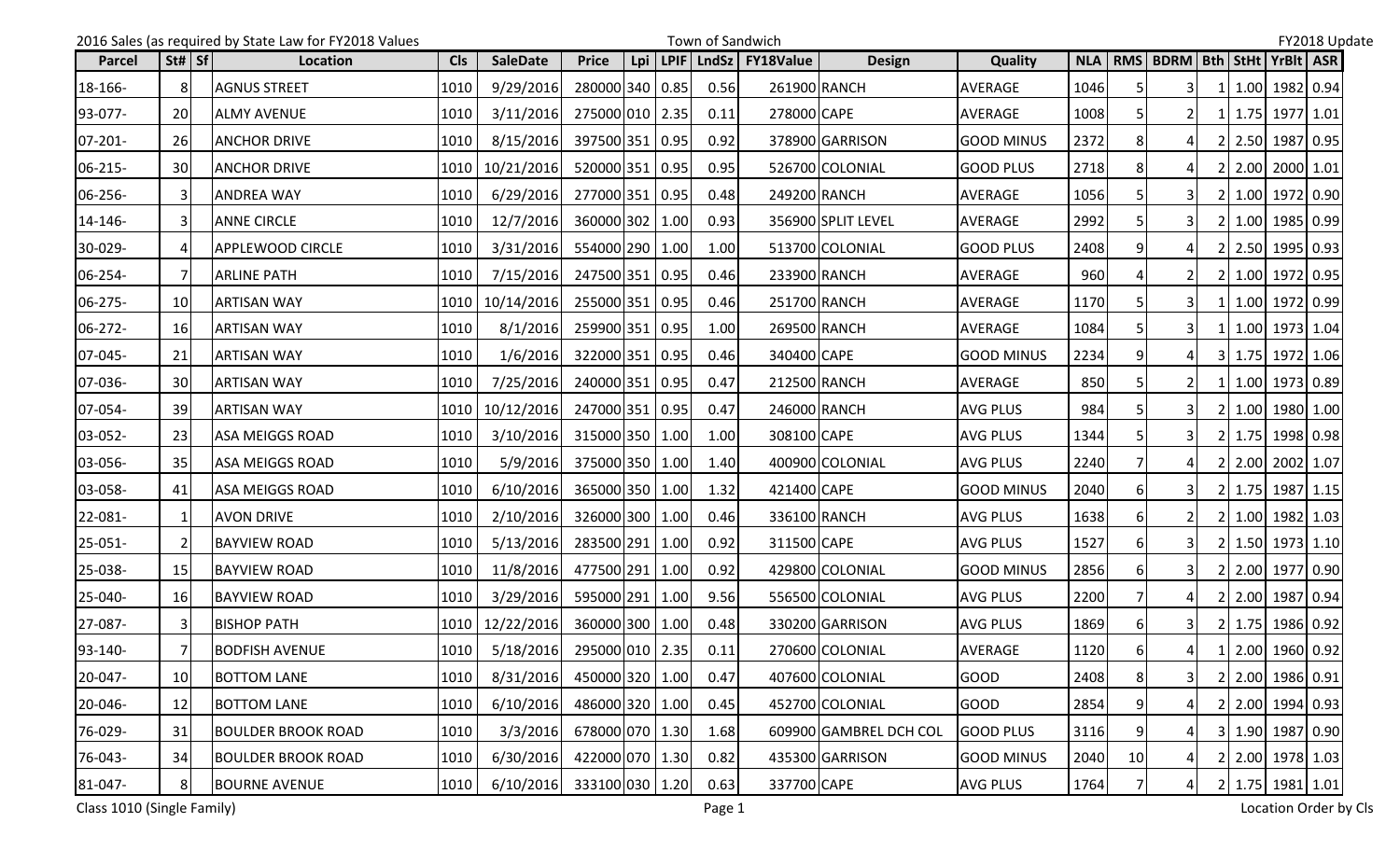|               |                                | 2016 Sales (as required by State Law for FY2018 Values |            |                                         |                 |     | Town of Sandwich |                          |                        |                    |      |    |                               |           |                  | FY2018 Update |
|---------------|--------------------------------|--------------------------------------------------------|------------|-----------------------------------------|-----------------|-----|------------------|--------------------------|------------------------|--------------------|------|----|-------------------------------|-----------|------------------|---------------|
| <b>Parcel</b> | $\vert$ St# $\vert$ Sf $\vert$ | Location                                               | <b>Cls</b> | <b>SaleDate</b>                         | <b>Price</b>    | Lpi |                  | LPIF   LndSz   FY18Value | <b>Design</b>          | <b>Quality</b>     |      |    | NLA   RMS   BDRM   Bth   StHt |           | YrBlt ASR        |               |
| 81-045-       | 12                             | <b>BOURNE AVENUE</b>                                   | 1010       | 2/19/2016                               | 252500 030 1.20 |     | 0.51             |                          | 276700 RANCH           | <b>AVG PLUS</b>    | 960  |    | $\overline{2}$                | 1I        | $1.00$ 1979 1.10 |               |
| 80-092-       | 26                             | <b>BOURNE AVENUE</b>                                   | 1010       | 8/31/2016                               | 325000 030 1.20 |     | 0.47             |                          | 318300 GAMBREL DCH COL | AVERAGE            | 1632 |    | 31                            |           | 2.00 1982 0.98   |               |
| 09-030-       | 32                             | <b>BOURNE HAY ROAD</b>                                 | 1010       | 1/12/2016                               | 390000 350 1.00 |     | 0.46             | 393900 CAPE              |                        | <b>GOOD MINUS</b>  | 2207 |    | 5 I                           |           | 2 1.75 1988 1.01 |               |
| 20-093-       | $\mathbf{1}$                   | <b>BOWMANS WAY</b>                                     |            | 1010   11/17/2016                       | 565000 320 1.00 |     | 0.76             |                          | 581400 CONTEMPORARY    | GOOD PLUS          | 3052 |    |                               |           | 3 1.75 2003 1.03 |               |
| 17-047-       | 14                             | <b>BRAMBLE BUSH DRIVE</b>                              | 1010       | 3/23/2016                               | 265000 342 1.00 |     | 0.46             |                          | 267800 RAISED RANCH    | AVERAGE            | 1288 |    | 31                            |           | 3 1.00 1975 1.01 |               |
| 17-033-       | 23                             | <b>BRAMBLE BUSH DRIVE</b>                              |            | 1010 11/18/2016                         | 249900 342 1.00 |     | 0.46             |                          | 218700 RANCH           | <b>AVERAGE</b>     | 864  |    |                               |           | 1 1.00 1979 0.88 |               |
| 16-094-       | 37                             | <b>BRAMBLE BUSH DRIVE</b>                              | 1010       | 2/19/2016                               | 254000 342 1.00 |     | 0.46             | 268600 CAPE              |                        | AVERAGE            | 1670 |    | 31                            |           | 1 1.50 1973 1.06 |               |
| 31-089-       | 2                              | <b>BRIAR PATCH CIRCLE</b>                              | 1010       | 2/12/2016                               | 447000 290 1.00 |     | 0.61             |                          | 444600 COLONIAL        | <b>GOOD</b>        | 2680 |    | 4                             |           | 2 2.00 1998 0.99 |               |
| 17-185-       | 34                             | <b>BUXUS SHORES CIRCLE</b>                             | 1010       | 8/8/2016                                | 410000 400 1.25 |     | 0.69             |                          | 412600 COLONIAL        | <b>GOOD MINUS</b>  | 2458 |    | 4                             |           | 2 2.00 1991 1.01 |               |
| 64-034-       | q                              | <b>CAPTAIN CROCKER ROAD</b>                            | 1010       | 9/30/2016                               | 760000 090 5.85 |     | 0.25             |                          | 676300 RANCH           | <b>AVG PLUS</b>    | 1008 |    | 3 <sup>l</sup>                |           | 1 1.00 1961 0.89 |               |
| 64-008-       | 18                             | <b>CAPTAIN GREAVES ROAD</b>                            | 1010       | 9/30/2016                               | 570000 140 2.35 |     | 0.27             | 539800 CAPE              |                        | <b>GOOD</b>        | 1975 |    |                               | <b>21</b> | 1.75 1998 0.95   |               |
| 55-017-       | 8                              | CAPTAIN PAINE ROAD                                     | 1010       | 10/25/2016                              | 467500 140 2.35 |     | 0.42             |                          | 442200 RANCH           | <b>AVG PLUS</b>    | 1398 |    |                               |           | 2 1.00 1961 0.95 |               |
| 55-171-       | 49                             | <b>CARLETON DRIVE</b>                                  | 1010       | 10/3/2016                               | 610000 160 2.00 |     | 1.16             | 637600 CAPE              |                        | <b>AVG PLUS</b>    | 3626 | 10 |                               |           | 3 1.75 1967 1.05 |               |
| 56-014-       | 54                             | <b>CARLETON DRIVE</b>                                  | 1010       | 7/5/2016                                | 910000 160 2.00 |     | 3.42             |                          | 765400 RANCH           | <b>GOOD</b>        | 3134 | 6  | 31                            |           | 3 1.00 1987 0.84 |               |
| 56-074-       | 24                             | <b>CARLETON DRIVE EAST</b>                             | 1010       | 9/30/2016 1025000 121 2.00              |                 |     | 3.18             |                          | 1033400 COLONIAL       | <b>EXCLNT PLUS</b> | 4806 | 10 |                               |           | 3 2.75 2004 1.01 |               |
| 55-174-       | 12                             | <b>CARLETON DRIVE WEST</b>                             | 1010       | 1/8/2016                                | 441500 121 2.00 |     | 1.32             |                          | 497400 GAMBREL DCH COL | <b>AVERAGE</b>     | 1872 |    |                               |           | 2 2.00 1979 1.13 |               |
| 88-066-       | 9                              | <b>CARMAN AVENUE</b>                                   | 1010       | 4/11/2016                               | 370000 010 2.35 |     | 0.11             |                          | 330000 COLONIAL        | <b>GOOD MINUS</b>  | 1344 |    |                               |           | 2 2.00 1988 0.89 |               |
| 88-152-       | 22                             | <b>CARMAN AVENUE</b>                                   | 1010       | 7/29/2016                               | 255000 010 2.35 |     | 0.11             |                          | 261400 RANCH           | AVERAGE            | 816  |    |                               |           | 1 1.00 1952 1.03 |               |
| 23-103-       | 8                              | <b>CARVER DRIVE</b>                                    | 1010       | 5/19/2016                               | 340000 300 1.00 |     | 0.92             |                          | 334800 RANCH           | <b>AVG PLUS</b>    | 1432 | 6  | 31                            |           | 2 1.00 1988 0.98 |               |
| 23-110-       | 11                             | <b>CARVER DRIVE</b>                                    | 1010       | 9/12/2016                               | 470000 300 1.00 |     | 0.92             | 455600 CAPE              |                        | <b>AVG PLUS</b>    | 1970 | 6  | 31                            | <b>21</b> | 1.75 1988 0.97   |               |
| 94-033-       | 30                             | <b>CHADWELL AVENUE</b>                                 | 1010       | 9/2/2016                                | 600000 010 2.35 |     | 0.23             | 536700 CAPE              |                        | <b>GOOD</b>        | 2601 |    |                               |           | 2 1.75 2007 0.89 |               |
| 30-083-       | 16                             | <b>CHANDLER ROAD</b>                                   | 1010       | 4/11/2016 633900 290 1.00               |                 |     | 0.92             | 593500 CAPE              |                        | <b>GOOD</b>        | 2911 |    | 4 <sup>1</sup>                |           | 3 1.75 2014 0.94 |               |
| 23-321-       | 20                             | <b>CHAPAQUOIT WAY</b>                                  | 1010       | 9/2/2016                                | 303000 300 1.00 |     | 0.34             |                          | 263400 RANCH           | AVERAGE            | 1228 | 6  | 31                            |           | 2 1.00 1969 0.87 |               |
| 23-316-       | 31                             | <b>CHAPAQUOIT WAY</b>                                  | 1010       | 5/6/2016                                | 260000 300 1.00 |     | 0.38             | 223200 CAPE              |                        | AVERAGE            | 1344 | 61 | 4I                            |           | 1 1.75 1969 0.86 |               |
| 30-231-       | 58                             | <b>CHASE ROAD</b>                                      | 1010       | 3/30/2016                               | 345000 291 1.00 |     | 1.86             | 420900 CAPE              |                        | AVG PLUS           | 2724 |    |                               |           | 3 1.75 1988 1.22 |               |
| 66-050-       | 3                              | <b>CHIPMAN ROAD</b>                                    | 1010       | 4/12/2016                               | 379000 240 1.15 |     | 0.47             | 343100 CAPE              |                        | <b>GOOD MINUS</b>  | 1630 | 6  |                               |           | 2 1.75 1978 0.91 |               |
| 38-110-       | 33                             | <b>CHIPMAN ROAD</b>                                    |            | 1010   12/22/2016   345000   240   1.15 |                 |     | 0.55             |                          | 296100 RANCH           | <b>AVG PLUS</b>    | 1192 | 6  | 31                            |           | 2 1.00 1983 0.86 |               |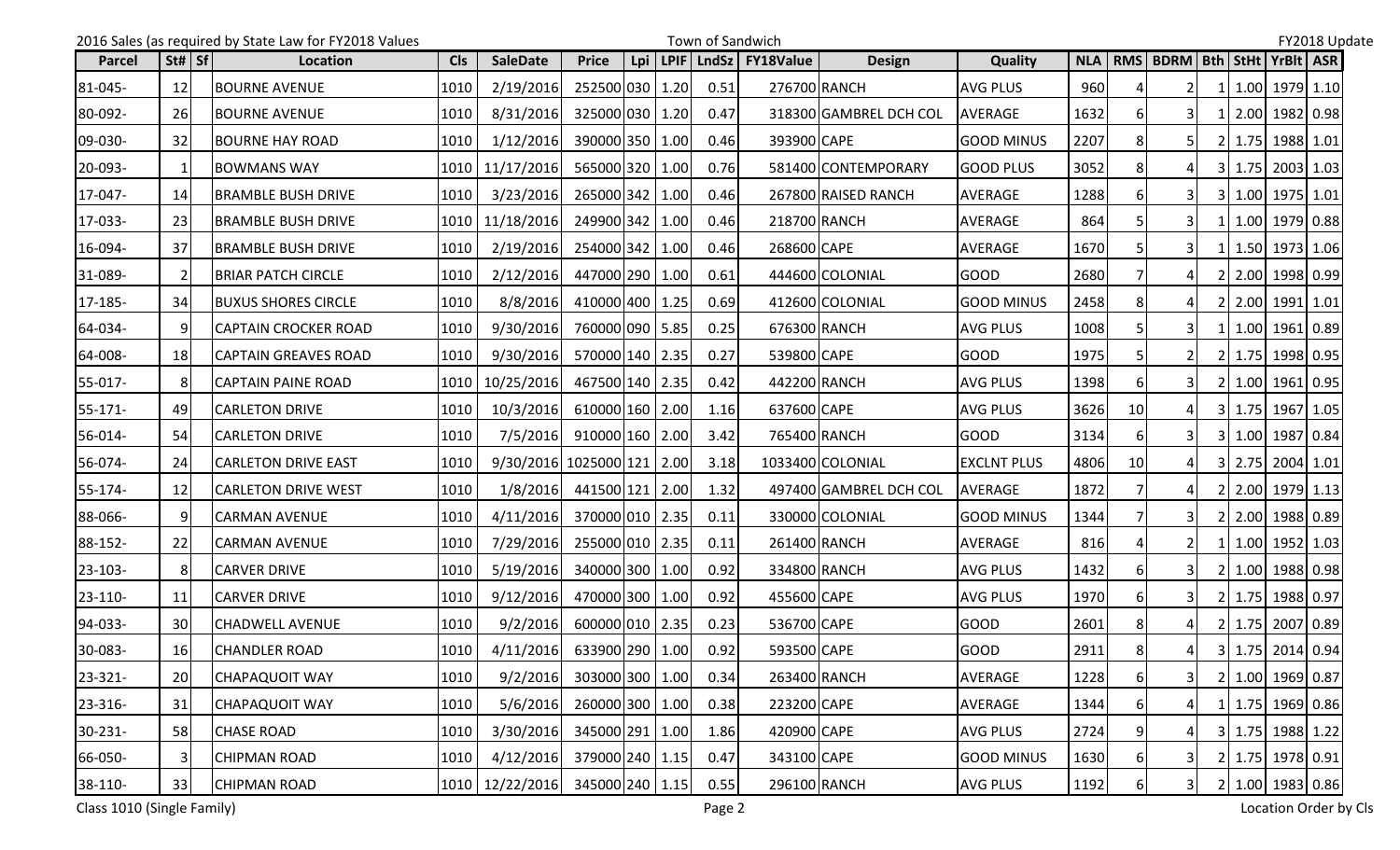|              |                 | 2016 Sales (as required by State Law for FY2018 Values |            |                                                                                                         |                 |     | Town of Sandwich |                  |                        |                     |      |          |                               |    |                  | FY2018 Update |
|--------------|-----------------|--------------------------------------------------------|------------|---------------------------------------------------------------------------------------------------------|-----------------|-----|------------------|------------------|------------------------|---------------------|------|----------|-------------------------------|----|------------------|---------------|
| Parcel       | St#   Sf        | Location                                               | <b>CIs</b> | <b>SaleDate</b>                                                                                         | <b>Price</b>    | Lpi | LPIF LndSz       | <b>FY18Value</b> | <b>Design</b>          | <b>Quality</b>      |      |          | NLA   RMS   BDRM   Bth   StHt |    | YrBlt ASR        |               |
| 38-139-      | 49              | <b>CHIPMAN ROAD</b>                                    | 1010       | 8/24/2016                                                                                               | 426250 240 1.15 |     | 0.50             | 373600 CAPE      |                        | <b>GOOD MINUS</b>   | 2017 | 61       | 31                            | 2I | 1.75 1998 0.88   |               |
| 82-092-      | 25              | <b>CHURCH STREET</b>                                   | 1010       | 3/21/2016                                                                                               | 325000 050 1.85 |     | 0.17             |                  | 304300 ANTIQUE 3       | AVG PLUS            | 1344 |          |                               |    | 2 1.50 1857 0.94 |               |
| 80-015-      | 5               | <b>CLEMENT STREET</b>                                  | 1010       | 3/22/2016                                                                                               | 263000 030 1.20 |     | 0.34             | 254100 CAPE      |                        | AVERAGE             | 1428 | 61       | 3I                            |    | 2 1.75 1964 0.97 |               |
| 80-009-      | 8               | <b>CLEMENT STREET</b>                                  | 1010       | 3/30/2016                                                                                               | 292500 030 1.20 |     | 0.34             | 267800 RANCH     |                        | <b>AVG PLUS</b>     | 1008 |          |                               |    | 1.00 1968 0.92   |               |
| 13-218-      | 4               | <b>CLIPPER CIRCLE</b>                                  | 1010       | 2/26/2016                                                                                               | 256000 340 0.85 |     | 0.37             | 250200 CAPE      |                        | <b>AVG PLUS</b>     | 1428 |          |                               |    | 2 1.75 2004 0.98 |               |
| 13-230-      | 27              | <b>CLIPPER CIRCLE</b>                                  | 1010       | 4/27/2016                                                                                               | 375485 340 0.85 |     | 0.46             | 363000 RANCH     |                        | <b>GOOD MINUS</b>   | 1720 |          |                               | 21 | 1.00 2006 0.97   |               |
| 43-029-      | 5               | <b>COACH LANE</b>                                      | 1010       | 9/8/2016                                                                                                | 493500 050 1.85 |     | 1.21             |                  | 497700 COLONIAL        | <b>GOOD</b>         | 2640 |          |                               |    | 2 2.00 2001 1.01 |               |
| 43-030-      | 7               | <b>COACH LANE</b>                                      | 1010       | 8/25/2016                                                                                               | 700000 050 1.85 |     | 1.45             |                  | 708800 CONTEMPORARY    | <b>GOOD PLUS</b>    | 3738 |          | $\Delta$                      |    | 2 2.00 1999 1.01 |               |
| 28-245-      | <b>18</b>       | <b>COBBLESTONE WAY</b>                                 | 1010       | 11/18/2016                                                                                              | 339000 300 1.00 |     | 0.21             | 296900 CAPE      |                        | <b>GOOD MINUS</b>   | 1428 |          | 3I                            |    | 2 1.75 2005 0.88 |               |
| 06-041-      | 13              | <b>COUNTRY FARM ROAD</b>                               | 1010       | 6/16/2016                                                                                               | 401600 351 0.95 |     | 0.46             | 398100 CAPE      |                        | <b>GOOD MINUS</b>   | 2797 | 8        |                               |    | 2 1.75 1973 0.99 |               |
| 28-090-      | 12              | <b>COURTLAND DRIVE</b>                                 | 1010       | 4/28/2016                                                                                               | 246400 300 1.00 |     | 0.48             | 240600 RANCH     |                        | AVERAGE             | 1120 |          | 3I                            |    | 1 1.00 1980 0.98 |               |
| 22-012-      | 12              | <b>COVENTRY PLACE</b>                                  | 1010       | 9/16/2016                                                                                               | 336000 300 1.00 |     | 0.47             | 328100 CAPE      |                        | <b>AVG PLUS</b>     | 2194 |          |                               |    | 2 1.75 1971 0.98 |               |
| $22 - 011 -$ | 13              | <b>COVENTRY PLACE</b>                                  | 1010       | 7/27/2016                                                                                               | 395000 300 1.00 |     | 0.48             |                  | 352600 GAMBREL DCH COL | <b>GOOD MINUS</b>   | 1632 |          |                               |    | 2 2.00 1972 0.89 |               |
| 07-005-      | 11              | <b>CRAFT ROAD</b>                                      | 1010       | 8/25/2016                                                                                               | 239900 351 0.95 |     | 0.48             |                  | 230700 RANCH           | AVERAGE             | 768  |          | $\overline{2}$                |    | 1 1.00 1987 0.96 |               |
| 56-045-      | 5               | <b>CRANBERRY LANE</b>                                  | 1010       | 8/26/2016 1975000 210 8.75                                                                              |                 |     | 2.20             |                  | 2105300 CONTEMPORARY   | <b>EXCLNT MINUS</b> | 5438 | 12       |                               |    | 5 2.00 1981 1.07 |               |
| 31-168-      | 5               | <b>CRESCENT HILL ROAD</b>                              | 1010       | 11/2/2016                                                                                               | 505000 290 1.00 |     | 0.86             |                  | 473700 COLONIAL        | <b>GOOD</b>         | 2592 |          | 41                            |    | 2 2.00 2003 0.94 |               |
| 40-052-      | 10 <sup>1</sup> | <b>CRESTVIEW DRIVE</b>                                 | 1010       | 4/15/2016                                                                                               | 334900 260 1.15 |     | 0.91             |                  | 313300 GAMBREL DCH COL | <b>AVG PLUS</b>     | 2016 | 6        |                               |    | 1 1.90 1971 0.94 |               |
| 34-037-      | 25              | <b>CRESTVIEW DRIVE</b>                                 | 1010       | 9/29/2016                                                                                               | 448740 260 1.15 |     | 0.63             |                  | 424800 SALTBOX         | <b>GOOD MINUS</b>   | 2834 | q        |                               |    | 2 1.75 1975 0.95 |               |
| 06-027-      | 2               | <b>CROSS HILL CIRCLE</b>                               | 1010       | 4/28/2016                                                                                               | 345000 351 0.95 |     | 0.46             |                  | 308100 GAMBREL DCH COL | <b>GOOD MINUS</b>   | 1836 |          | 41                            |    | 1 1.90 1980 0.89 |               |
| 06-026-      |                 | <b>CROSS HILL CIRCLE</b>                               | 1010       | 3/14/2016                                                                                               | 480000 351 0.95 |     | 0.51             | 474400 CAPE      |                        | <b>GOOD</b>         | 2512 |          |                               |    | 3 1.00 1973 0.99 |               |
| 66-018-      | 6               | <b>CROWELL LANE</b>                                    | 1010       | 2/10/2016                                                                                               | 253000 240 1.15 |     | 0.59             | 281600 CAPE      |                        | AVERAGE             | 1512 |          | 3I                            |    | 2 1.75 1978 1.11 |               |
| 38-114-      | ΩI              | <b>CROWELL ROAD</b>                                    |            | $\begin{array}{ c c c c c c c c c } \hline 1010 & 4/29/2016 & 375000 & 240 & 1.15 \ \hline \end{array}$ |                 |     | 0.41             |                  | 325100 GAMBREL DCH COL | <b>GOOD MINUS</b>   | 2100 | $\alpha$ | $\overline{4}$                |    | 2 1.90 1971 0.87 |               |
| $81 - 111 -$ | 4               | <b>DALE TERRACE</b>                                    | 1010       | 1/25/2016                                                                                               | 500000 030 1.20 |     | 0.71             | 478700 CAPE      |                        | <b>GOOD PLUS</b>    | 1884 |          | 3 <sup>1</sup>                |    | 2 1.75 1966 0.96 |               |
| 81-118-      | $\overline{2}$  | <b>DALE TERRACE EXT</b>                                | 1010       | 11/17/2016                                                                                              | 328000 030 1.20 |     | 0.44             | 291200 CAPE      |                        | <b>AVG PLUS</b>     | 1428 | 6        | 31                            |    | 2 1.75 1968 0.89 |               |
| 38-058-      | 10              | <b>DEACONS PATH</b>                                    | 1010       | 4/25/2016                                                                                               | 370000 240 1.15 |     | 0.51             |                  | 338700 RAISED RANCH    | <b>GOOD MINUS</b>   | 1248 |          | 31                            |    | 2 1.00 1978 0.92 |               |
| 06-411-      | 22              | <b>DEEP WOOD DRIVE</b>                                 | 1010       | 8/11/2016                                                                                               | 420000 351 0.95 |     | 0.45             | 392400 CAPE      |                        | <b>GOOD</b>         | 1998 |          |                               |    | 2 1.75 2004 0.93 |               |
| 06-423-      | 31              | <b>DEEP WOOD DRIVE</b>                                 |            | 1010   11/30/2016   413500   351   0.95                                                                 |                 |     | 0.51             |                  | 383700 RANCH           | <b>GOOD MINUS</b>   | 1700 |          | 31                            |    | 2 1.00 2006 0.93 |               |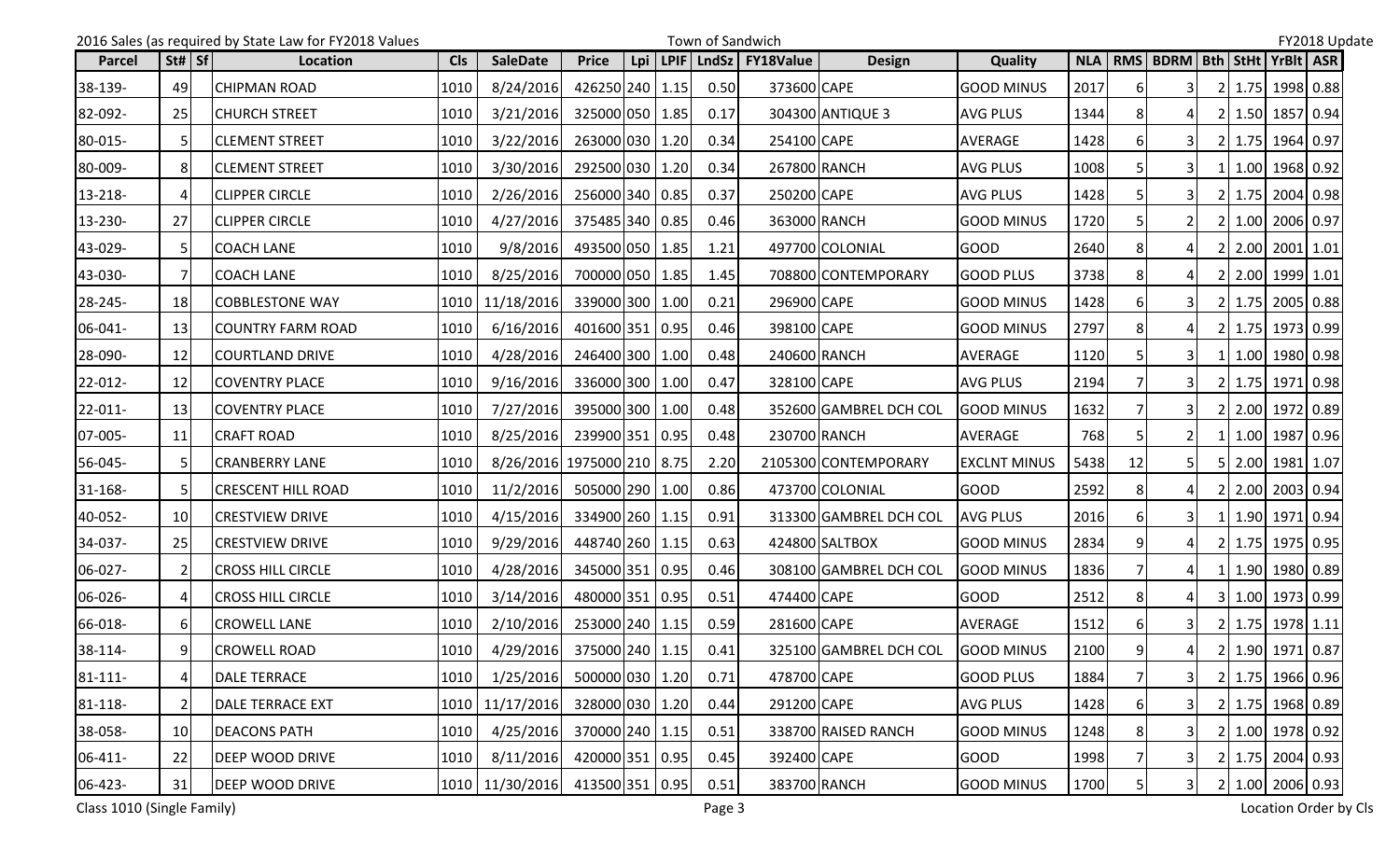|         |                 | 2016 Sales (as required by State Law for FY2018 Values |            |                           |                 |     | Town of Sandwich |                          |                        |                   |      |                 |                               |     |                  | FY2018 Update |  |
|---------|-----------------|--------------------------------------------------------|------------|---------------------------|-----------------|-----|------------------|--------------------------|------------------------|-------------------|------|-----------------|-------------------------------|-----|------------------|---------------|--|
| Parcel  | St#   Sf        | Location                                               | <b>Cls</b> | <b>SaleDate</b>           | <b>Price</b>    | Lpi |                  | LPIF   LndSz   FY18Value | <b>Design</b>          | <b>Quality</b>    |      |                 | NLA   RMS   BDRM   Bth   StHt |     | YrBlt ASR        |               |  |
| 06-424- | 35              | <b>DEEP WOOD DRIVE</b>                                 | 1010       | 4/22/2016                 | 403000 351 0.95 |     | 0.66             | 377700 RANCH             |                        | <b>GOOD MINUS</b> | 1512 |                 | $\overline{2}$                | 2I  | 1.00 2004 0.94   |               |  |
| 06-325- | 6               | <b>DEER HOLLOW ROAD</b>                                | 1010       | 5/12/2016                 | 290000 351 0.95 |     | 0.46             | 265700 CAPE              |                        | AVG PLUS          | 1324 |                 | 31                            | 1 I | 1.75 1979 0.92   |               |  |
| 06-360- | 17              | <b>DEER HOLLOW ROAD</b>                                | 1010       | 8/12/2016                 | 230000 351 0.95 |     | 0.62             | 219800 RANCH             |                        | <b>AVERAGE</b>    | 908  |                 | 2I                            |     | 1 1.00 1984 0.96 |               |  |
| 06-098- | 34              | <b>DEER HOLLOW ROAD</b>                                | 1010       | 2/29/2016                 | 220000 351 0.95 |     | 0.34             | 198600 RANCH             |                        | <b>AVERAGE</b>    | 768  |                 |                               |     | 1.00 1958 0.90   |               |  |
| 24-040- | 2               | <b>DEERWOOD DRIVE</b>                                  | 1010       | 5/13/2016                 | 304500 300 1.00 |     | 0.73             | 295600 CAPE              |                        | <b>AVERAGE</b>    | 1386 | 6               | $\overline{3}$                |     | 2 1.75 1980 0.97 |               |  |
| 24-039- | 4               | DEERWOOD DRIVE                                         | 1010       | 8/8/2016                  | 337500 300 1.00 |     | 0.73             | 326500 CAPE              |                        | <b>AVERAGE</b>    | 1610 |                 |                               | 21  | 1.75 1999 0.97   |               |  |
| 74-039- | 3               | <b>DEWEY AVENUE</b>                                    |            | 1010   10/14/2016         | 372000 050 1.85 |     | 0.67             |                          | 387100 ANTIQUE 3       | <b>AVG PLUS</b>   | 1296 |                 |                               |     | 1 1.50 1853 1.04 |               |  |
| 88-032- | 31              | <b>DEXTER AVENUE</b>                                   | 1010       | 4/29/2016                 | 287000 010 2.35 |     | 0.15             | 310000 CAPE              |                        | AVERAGE           | 1176 |                 |                               |     | 1 1.75 1981 1.08 |               |  |
| 88-083- | 39              | <b>DEXTER AVENUE</b>                                   | 1010       | 6/30/2016                 | 325000 010 2.35 |     | 0.12             |                          | 310600 GAMBREL DCH COL | <b>AVERAGE</b>    | 1482 |                 | <b>21</b>                     |     | 2 1.90 1979 0.96 |               |  |
| 88-124- | 31              | <b>DILLINGHAM AVENUE</b>                               | 1010       | 6/13/2016                 | 349000 010 2.35 |     | 0.12             | 323600 CAPE              |                        | <b>AVG PLUS</b>   | 1429 |                 |                               |     | 1 1.75 1992 0.93 |               |  |
| 27-065- | 6               | <b>DUKES DRIVE</b>                                     | 1010       | 8/3/2016                  | 326000 300 1.00 |     | 0.46             |                          | 288100 GAMBREL DCH COL | <b>AVG PLUS</b>   | 1694 |                 | 3I                            |     | 2 1.90 1978 0.88 |               |  |
| 40-077- | 12              | <b>EARL ROAD</b>                                       | 1010       | 7/22/2016                 | 392000 380 1.40 |     | 0.49             | 374900 CAPE              |                        | <b>GOOD MINUS</b> | 2112 |                 |                               |     | 2 1.75 1980 0.96 |               |  |
| 08-201- | 6               | <b>EARLY RED CIRCLE</b>                                | 1010       | 9/13/2016                 | 317000 350 1.00 |     | 0.40             | 268100 CAPE              |                        | <b>AVG PLUS</b>   | 1344 |                 |                               |     | 2 1.75 1990 0.85 |               |  |
| 08-203- | 10 <sup>1</sup> | <b>EARLY RED CIRCLE</b>                                | 1010       | 4/14/2016                 | 315000 350 1.00 |     | 0.52             | 274900 CAPE              |                        | <b>AVG PLUS</b>   | 1344 |                 |                               |     | 2 1.75 1990 0.87 |               |  |
| 12-099- | 44              | <b>EAST ROAD</b>                                       | 1010       | 8/25/2016                 | 308000 400 1.25 |     | 0.39             | 255000 RANCH             |                        | <b>AVERAGE</b>    | 870  |                 |                               |     | $1.00$ 1950 0.83 |               |  |
| 18-055- | 46              | <b>EASTERLY DRIVE</b>                                  | 1010       | 12/8/2016                 | 365000 300 1.00 |     | 0.48             | 355400 RANCH             |                        | <b>GOOD MINUS</b> | 1769 |                 | 3I                            |     | 2 1.00 1995 0.97 |               |  |
| 36-029- | 8               | <b>EDWARD KELLY ROAD</b>                               |            | 1010 11/18/2016           | 256000 301 0.85 |     | 0.56             |                          | 259200 GAMBREL DCH COL | AVERAGE           | 2016 |                 |                               |     | 2 1.90 1972 1.01 |               |  |
| 36-032- | 11              | <b>EDWARD KELLY ROAD</b>                               | 1010       | 5/25/2016                 | 345000 301 0.85 |     | 0.57             | 347500 RANCH             |                        | <b>GOOD MINUS</b> | 2226 |                 | 31                            |     | 2 1.00 1972 1.01 |               |  |
| 10-049- | 21              | <b>EMERALD WAY</b>                                     | 1010       | 5/5/2016                  | 235000 351 0.95 |     | 0.49             | 285200 CAPE              |                        | <b>AVERAGE</b>    | 1499 |                 | 31                            |     | 1 1.75 1978 1.21 |               |  |
| 09-322- | 14              | <b>EVERGREEN DRIVE</b>                                 | 1010       | 4/14/2016                 | 330000 350 1.00 |     | 0.50             | 296200 CAPE              |                        | <b>AVG PLUS</b>   | 1632 |                 | 31                            |     | 2 1.75 1984 0.90 |               |  |
| 30-072- | q               | <b>FAIRFIELD DRIVE</b>                                 | 1010       | 6/15/2016                 | 487500 290 1.00 |     | 0.93             |                          | 474400 GARRISON        | <b>GOOD</b>       | 2599 |                 | 41                            |     | 2 2.50 1987 0.97 |               |  |
| 06-307- | 63              | <b>FALMOUTH-SANDWICH ROAD</b>                          | 1010       | 6/29/2016 262500 351 0.95 |                 |     | 0.49             |                          | 235000 RANCH           | <b>AVG PLUS</b>   | 908  |                 | 2 <sup>1</sup>                |     | 1 1.00 1984 0.90 |               |  |
| 18-090- | 178             | <b>FARMERSVILLE ROAD</b>                               | 1010       | 1/20/2016                 | 315000 340 0.85 |     | 0.95             | 319700 CAPE              |                        | <b>AVG PLUS</b>   | 1344 | 6               | 31                            |     | 2 1.75 1995 1.01 |               |  |
| 93-057- | 14              | <b>FEAKE AVENUE</b>                                    | 1010       | 9/16/2016                 | 267000 010 2.35 |     | 0.11             | 279900 CAPE              |                        | AVERAGE           | 1242 |                 |                               |     | 1 1.50 1956 1.05 |               |  |
| 54-005- | 29              | <b>FORT HILL ROAD</b>                                  | 1010       | 5/20/2016                 | 610000 120 2.00 |     | 0.93             |                          | 624800 COLONIAL        | <b>GOOD</b>       | 3666 | 10 <sup>1</sup> | 4                             |     | 3 2.75 1996 1.02 |               |  |
| 77-017- | 37              | <b>FOSTER ROAD</b>                                     | 1010       | 4/15/2016                 | 345000 070 1.30 |     | 0.47             |                          | 303400 GAMBREL DCH COL | <b>AVG PLUS</b>   | 1080 | 61              | 31                            |     | 2 1.90 1983 0.88 |               |  |
| 31-092- | 6               | <b>FOX RUN</b>                                         | 1010       | 2/5/2016 415000 290 1.00  |                 |     | 0.54             |                          | 385900 GARRISON        | <b>GOOD MINUS</b> | 2722 |                 | 4                             |     | 2 2.00 1985 0.93 |               |  |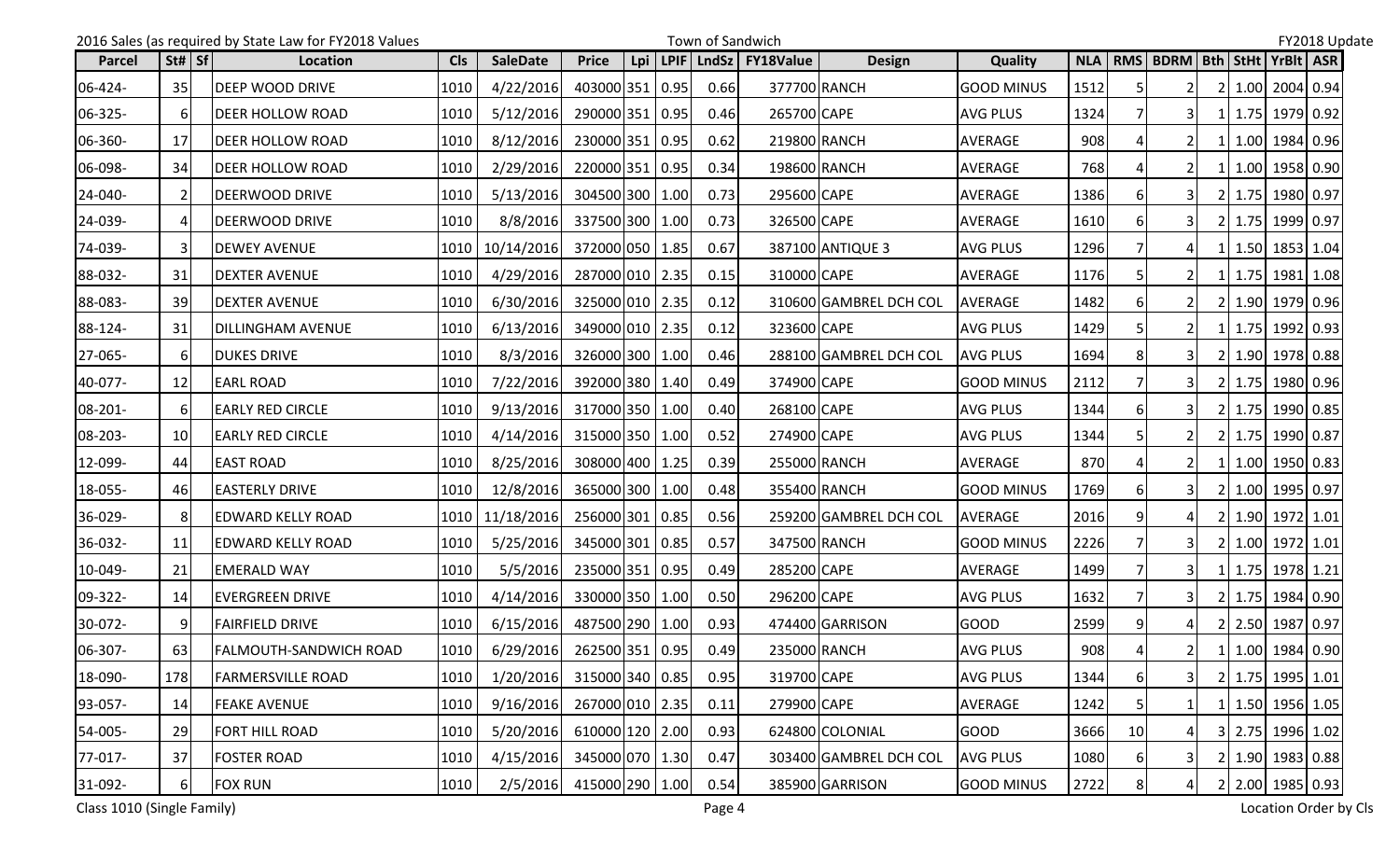|              |                | 2016 Sales (as required by State Law for FY2018 Values |            |                                                                                                         |                 |     | Town of Sandwich |                  |                        |                     |      |    |                               |           |                  | FY2018 Update |
|--------------|----------------|--------------------------------------------------------|------------|---------------------------------------------------------------------------------------------------------|-----------------|-----|------------------|------------------|------------------------|---------------------|------|----|-------------------------------|-----------|------------------|---------------|
| Parcel       | St#   Sf       | Location                                               | <b>CIs</b> | <b>SaleDate</b>                                                                                         | <b>Price</b>    | Lpi | LPIF   LndSz     | <b>FY18Value</b> | <b>Design</b>          | <b>Quality</b>      |      |    | NLA   RMS   BDRM   Bth   StHt |           | YrBlt ASR        |               |
| 24-210-      | 11             | <b>FOX TROT RUN</b>                                    | 1010       | 9/16/2016                                                                                               | 499000 320 1.00 |     | 1.08             |                  | 515700 RANCH           | <b>GOOD</b>         | 1992 | 61 | 31                            | 2I        | $1.00$ 2015 1.03 |               |
| 94-081-      | 37             | <b>FREEMAN AVENUE</b>                                  | 1010       | 2/26/2016                                                                                               | 690000 020 6.70 |     | 0.14             | 637900 CAPE      |                        | AVG PLUS            | 1428 |    | 3I                            |           | 2 1.75 1968 0.92 |               |
| 94-097-      | 61             | FREEMAN AVENUE                                         | 1010       | 10/20/2016                                                                                              | 440000 010 2.35 |     | 0.17             |                  | 441400 CONTEMPORARY    | <b>GOOD MINUS</b>   | 2449 | 61 | <b>21</b>                     |           | 1 2.50 1956 1.00 |               |
| 80-117-      | 6              | <b>GEORGE STREET</b>                                   | 1010       | 10/31/2016                                                                                              | 345000 030 1.20 |     | 0.34             | 336200 CAPE      |                        | <b>GOOD MINUS</b>   | 1678 |    | 31                            | 21        | 1.75 1979 0.97   |               |
| 74-057-      | 4              | <b>GEORGES ROCK ROAD</b>                               | 1010       | 3/17/2016                                                                                               | 765000 999 1.00 |     | 12.96            |                  | 820500 CONTEMPORARY    | <b>GOOD</b>         | 2836 | 8  |                               |           | 3 2.00 2015 1.07 |               |
| 14-293-      | 5              | <b>GLENWOOD LANE</b>                                   | 1010       | 1/8/2016                                                                                                | 600000 161 1.60 |     | 0.53             |                  | 649000 CONTEMPORARY    | <b>EXCLNT MINUS</b> | 2716 |    |                               |           | 6 3.00 2005 1.08 |               |
| 08-019-      |                | <b>GOLF LINKS CIRCLE</b>                               | 1010       | 6/3/2016                                                                                                | 336000 350 1.00 |     | 0.52             | 303600 CAPE      |                        | <b>AVG PLUS</b>     | 1436 |    |                               |           | 2 1.75 1985 0.90 |               |
| 11-194-      | <b>28</b>      | <b>GRAND OAK ROAD</b>                                  | 1010       | 6/2/2016                                                                                                | 385000 342 1.00 |     | 0.62             | 399500 CAPE      |                        | <b>AVG PLUS</b>     | 2090 |    |                               |           | 2 1.75 1985 1.04 |               |
| 16-065-      | 32             | <b>GRAND OAK ROAD</b>                                  | 1010       | 7/26/2016                                                                                               | 347000 342 1.00 |     | 0.58             |                  | 330400 GAMBREL DCH COL | <b>AVG PLUS</b>     | 1550 | 6  | 3I                            |           | 2 1.90 1985 0.95 |               |
| $11 - 179 -$ | 13             | <b>GRANDWOOD DRIVE</b>                                 | 1010       | 7/18/2016                                                                                               | 390000 342 1.00 |     | 0.57             |                  | 378600 COLONIAL        | <b>GOOD MINUS</b>   | 1928 |    |                               |           | 2 2.00 1998 0.97 |               |
| 11-100-      | 37             | <b>GRANDWOOD DRIVE</b>                                 | 1010       | 3/7/2016                                                                                                | 305000 342 1.00 |     | 0.68             | 286500 CAPE      |                        | AVERAGE             | 1684 |    |                               |           | 2 1.75 1984 0.94 |               |
| 63-009-      | 6              | <b>GREAT BEND ROAD</b>                                 | 1010       | 5/19/2016 1150000 130 4.75                                                                              |                 |     | 2.36             |                  | 1448600 CONTEMPORARY   | <b>EXCELLENT</b>    | 3596 |    |                               |           | 2 2.00 1983 1.26 |               |
| 14-091-      | 10             | <b>GREAT HILL ROAD</b>                                 | 1010       | 4/22/2016                                                                                               | 465000 320 1.00 |     | 0.60             | 441500 CAPE      |                        | <b>GOOD MINUS</b>   | 2022 |    | $\Delta$                      | <b>21</b> | 1.90 2015 0.95   |               |
| 20-057-      | 66             | <b>GREAT HILL ROAD</b>                                 | 1010       | 12/16/2016                                                                                              | 390000 320 1.00 |     | 0.91             | 410500 CAPE      |                        | <b>GOOD MINUS</b>   | 2100 | 8  | 4I                            |           | 3 1.75 1968 1.05 |               |
| 20-056-      | 72             | <b>GREAT HILL ROAD</b>                                 | 1010       | 7/29/2016                                                                                               | 590000 320 1.00 |     | 0.61             |                  | 565900 COLONIAL        | <b>GOOD PLUS</b>    | 2913 |    |                               |           | 3 2.50 2002 0.96 |               |
| 20-148-      | -86I           | GREAT HILL ROAD                                        | 1010       | 6/16/2016                                                                                               | 487450 320 1.00 |     | 0.62             |                  | 455900 COLONIAL        | <b>GOOD</b>         | 2140 |    | 3I                            |           | 2 2.00 1999 0.94 |               |
| 30-223-      | 12             | <b>GREAT HILLS DRIVE</b>                               | 1010       | 2/9/2016                                                                                                | 335000 290 1.00 |     | 0.49             |                  | 357200 GARRISON        | <b>GOOD MINUS</b>   | 2160 |    |                               |           | 2 2.00 1983 1.07 |               |
| 30-222-      | 14             | <b>GREAT HILLS DRIVE</b>                               | 1010       | 10/14/2016                                                                                              | 428250 290 1.00 |     | 0.59             | 368600 CAPE      |                        | <b>GOOD</b>         | 1945 |    | 41                            |           | 1 1.75 1985 0.86 |               |
| 31-009-      | 51             | <b>GREAT HILLS DRIVE</b>                               | 1010       | 4/7/2016                                                                                                | 535000 290 1.00 |     | 0.55             |                  | 494100 COLONIAL        | <b>GOOD PLUS</b>    | 2638 |    | 31                            |           | 2 2.00 1984 0.92 |               |
| $31 - 041 -$ | 29             | <b>GREAT MARSH ROAD</b>                                | 1010       | 8/18/2016                                                                                               | 362000 291 1.00 |     | 0.92             | 328800 CAPE      |                        | <b>GOOD MINUS</b>   | 1592 |    | 2 <sub>l</sub>                |           | 1 1.50 1984 0.91 |               |
| 06-180-      | <b>18</b>      | <b>GREEN ACRES LANE</b>                                | 1010       | 1/22/2016                                                                                               | 320000 351 0.95 |     | 1.18             | 330000 CAPE      |                        | AVERAGE             | 1718 |    | 3I                            |           | 2 1.75 1999 1.03 |               |
| 09-108-      | 7 <sup>1</sup> | <b>GREEN VIEW CIRCLE</b>                               |            | $\begin{array}{ c c c c c c c c c } \hline 1010 & 7/15/2016 & 395000 & 350 & 1.00 \ \hline \end{array}$ |                 |     | 0.50             | 357200 CAPE      |                        | <b>GOOD MINUS</b>   | 1930 |    | 3                             |           | 2 1.75 2001 0.90 |               |
| 17-119-      | 81             | <b>GREENVILLE DRIVE</b>                                | 1010       | 8/22/2016                                                                                               | 390000 342 1.00 |     | 2.10             |                  | 351000 GARRISON        | <b>AVG PLUS</b>     | 1700 | 8  | $\overline{4}$                |           | 2 2.00 1989 0.90 |               |
| 14-276-      | 6              | <b>GREENWAY CIRCLE</b>                                 | 1010       | 9/30/2016                                                                                               | 341200 350 1.00 |     | 0.53             |                  | 335100 RANCH           | <b>AVG PLUS</b>     | 1704 | 6  | 3I                            |           | 2 1.00 1997 0.98 |               |
| 73-190-      | 17             | <b>GROVE STREET</b>                                    | 1010       | 9/9/2016                                                                                                | 515200 381 2.25 |     | 0.25             |                  | 446000 ANTIQUE 1       | <b>GOOD</b>         | 1256 |    | 31                            |           | 1 1.50 1639 0.87 |               |
| 42-052-      | 36             | <b>GROVE STREET</b>                                    | 1010       | 9/2/2016                                                                                                | 270000 380 1.40 |     | 1.97             |                  | 335100 HISTORIC        | AVERAGE             | 805  | 6  |                               |           | 1 1.75 1850 1.24 |               |
| 67-002-      | 8 <sup>1</sup> | <b>GULLY LANE</b>                                      | 1010       | 4/29/2016 399000 240 1.15                                                                               |                 |     | 1.06             |                  | 361000 SALTBOX         | <b>GOOD MINUS</b>   | 1540 |    | 31                            |           | 2 2.00 1976 0.90 |               |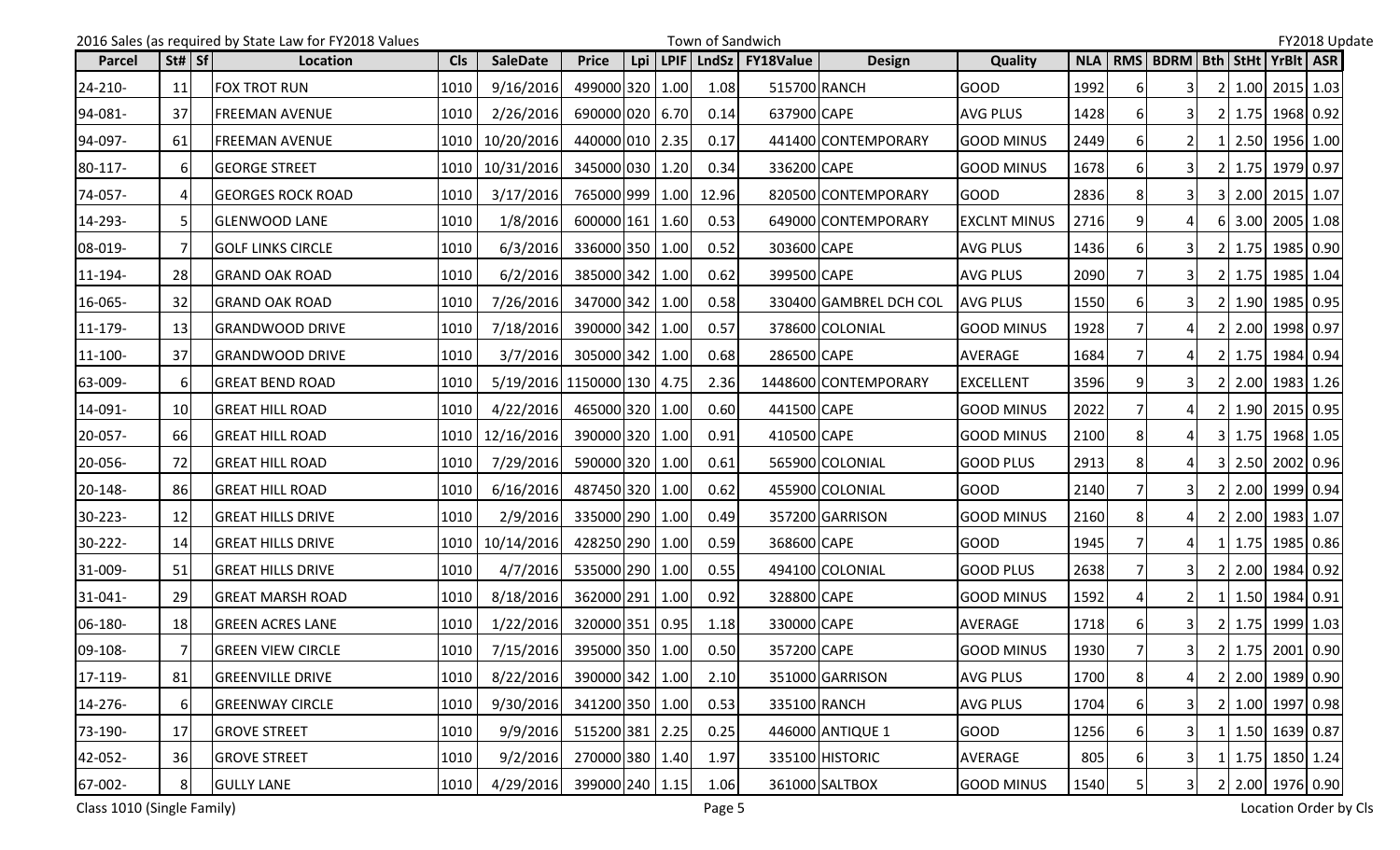|               |                 | 2016 Sales (as required by State Law for FY2018 Values |            |                                |                 |     |      | Town of Sandwich |                  |                     |                     |            |          |                                       |  |                  | FY2018 Update |  |
|---------------|-----------------|--------------------------------------------------------|------------|--------------------------------|-----------------|-----|------|------------------|------------------|---------------------|---------------------|------------|----------|---------------------------------------|--|------------------|---------------|--|
| <b>Parcel</b> | St#   Sf        | Location                                               | <b>CIs</b> | <b>SaleDate</b>                | <b>Price</b>    | Lpi | LPIF | <b>LndSz</b>     | <b>FY18Value</b> | <b>Design</b>       | <b>Quality</b>      | <b>NLA</b> |          | RMS   BDRM   Bth   StHt   YrBlt   ASR |  |                  |               |  |
| 67-001-       | 10 <sup>1</sup> | <b>GULLY LANE</b>                                      | 1010       | 5/31/2016                      | 530000 240 1.15 |     |      | 1.11             |                  | 486400 COLONIAL     | <b>GOOD</b>         | 2184       | 8        | 41                                    |  | 2 2.00 2016 0.92 |               |  |
| 58-018-       | 34              | <b>GULLY LANE</b>                                      | 1010       | 5/5/2016                       | 535000 240 1.15 |     |      | 1.38             | 577400 CAPE      |                     | <b>GOOD PLUS</b>    | 3196       |          |                                       |  | 2 1.75 1987 1.08 |               |  |
| 08-167-       | -76I            | <b>HARLOW ROAD</b>                                     | 1010       | 6/6/2016                       | 282000 350 1.00 |     |      | 0.98             | 261900 RANCH     |                     | AVERAGE             | 1144       |          | 31                                    |  | 1 1.00 1984 0.93 |               |  |
| 20-213-       | $\mathbf 1$     | <b>HARVEST LANE</b>                                    | 1010       | 9/23/2016                      | 452500 320 1.00 |     |      | 0.54             |                  | 383300 SALTBOX      | <b>GOOD</b>         | 1676       | 6        | 31                                    |  | 2 1.75 1985 0.85 |               |  |
| $20 - 217 -$  | 81              | <b>HARVEST LANE</b>                                    | 1010       | 7/28/2016                      | 508000 320 1.00 |     |      | 0.63             | 469700 CAPE      |                     | <b>GOOD</b>         | 3297       | 8        | 3I                                    |  | 2 1.75 1987 0.92 |               |  |
| 20-152-       | 91              | <b>HIGHFIELD DRIVE</b>                                 | 1010       | 8/1/2016                       | 375000 320 1.00 |     |      | 0.55             | 396000 CAPE      |                     | <b>GOOD MINUS</b>   | 2352       |          | 31                                    |  | 3 1.75 1984 1.06 |               |  |
| 68-010-       | 5               | <b>HILL WOOD WAY</b>                                   | 1010       | 1/26/2016                      | 530000 070 1.30 |     |      | 0.90             |                  | 558700 COLONIAL     | <b>EXCLNT MINUS</b> | 2938       |          |                                       |  | 2 2.50 1991 1.05 |               |  |
| $09 - 214 -$  | <sup>6</sup>    | HOLLY BERRY DRIVE                                      | 1010       | 6/23/2016                      | 585000 161 1.60 |     |      | 0.37             | 622800 CAPE      |                     | <b>EXCLNT MINUS</b> | 2995       |          |                                       |  | 4 2.00 1995 1.06 |               |  |
| 24-102-       | $\mathbf{3}$    | <b>HOLLY LANE</b>                                      | 1010       | 3/21/2016                      | 339500 300 1.00 |     |      | 0.35             |                  | 330000 RAISED RANCH | <b>GOOD MINUS</b>   | 2134       |          | 31                                    |  | 2 1.75 1971 0.97 |               |  |
| 08-041-       | 24              | <b>HOLLY RIDGE DRIVE</b>                               | 1010       | 3/4/2016                       | 289000 350 1.00 |     |      | 0.47             |                  | 290100 RANCH        | <b>AVG PLUS</b>     | 1526       | 61       |                                       |  | 2 1.00 1984 1.00 |               |  |
| 09-174-       | 44              | <b>HOLLY RIDGE DRIVE</b>                               | 1010       | 7/22/2016                      | 430000 350 1.00 |     |      | 0.46             | 393500 RANCH     |                     | <b>GOOD MINUS</b>   | 1944       |          | 3I                                    |  | 2 1.00 1986 0.92 |               |  |
| 09-172-       | 48              | <b>HOLLY RIDGE DRIVE</b>                               | 1010       | 12/15/2016                     | 430000 350 1.00 |     |      | 0.46             | 387400 CAPE      |                     | <b>GOOD MINUS</b>   | 2249       |          | 41                                    |  | 2 1.75 1986 0.90 |               |  |
| 09-102-       | 51              | <b>HOLLY RIDGE DRIVE</b>                               | 1010       | 8/1/2016                       | 502000 350 1.00 |     |      | 0.58             | 547600 CAPE      |                     | <b>GOOD PLUS</b>    | 3015       |          | $\mathbf{4}$                          |  | 2 1.75 1998 1.09 |               |  |
| 09-166-       | 60              | <b>HOLLY RIDGE DRIVE</b>                               | 1010       | 7/19/2016                      | 417500 350 1.00 |     |      | 0.53             |                  | 371300 COLONIAL     | <b>GOOD MINUS</b>   | 2128       |          | 3I                                    |  | 2 2.00 1998 0.89 |               |  |
| 11-046-       | <b>5</b>        | <b>HOPE LANE</b>                                       | 1010       | 5/20/2016                      | 299000 351 0.95 |     |      | 0.29             |                  | 322100 2 FAMILY     | <b>AVG PLUS</b>     | 1340       |          |                                       |  | 3 1.00 1967 1.08 |               |  |
| 50-022-       | 1               | <b>HORNBEAM CIRCLE</b>                                 | 1010       | 6/15/2016                      | 722500 160 2.00 |     |      | 1.02             | 706400 CAPE      |                     | <b>GOOD PLUS</b>    | 2925       |          | 41                                    |  | 2 1.75 1996 0.98 |               |  |
| 48-001-       | 15              | <b>HOWLAND LANE</b>                                    | 1010       | 4/22/2016                      | 395000 290 1.00 |     |      | 2.20             | 366700 CAPE      |                     | <b>AVG PLUS</b>     | 2072       | 61       |                                       |  | 2 1.75 1983 0.93 |               |  |
| $30-143-$     | $\mathbf{3}$    | <b>HOXIE HOLLOW</b>                                    | 1010       | 3/23/2016                      | 325000 290 1.00 |     |      | 0.93             | 340300 CAPE      |                     | <b>AVG PLUS</b>     | 2037       |          | 31                                    |  | 2 1.75 1983 1.05 |               |  |
| 14-178-       | 9               | INDIAN SUMMER LANE                                     | 1010       | 12/16/2016                     | 715000 161 1.60 |     |      | 0.47             |                  | 659200 CONTEMPORARY | <b>EXCELLENT</b>    | 3616       | 81       | 3I                                    |  | 3 1.75 2002 0.92 |               |  |
| 20-028-       | 15              | <b>INDIAN TRAIL</b>                                    | 1010       | 6/22/2016                      | 312750 302 1.00 |     |      | 0.46             | 278900 CAPE      |                     | <b>AVG PLUS</b>     | 1428       | 6        | 3I                                    |  | 2 1.75 1982 0.89 |               |  |
| 09-121-       | 8               | <b>INKBERRY CIRCLE</b>                                 | 1010       | 6/16/2016                      | 332000 350 1.00 |     |      | 0.53             | 298200 CAPE      |                     | <b>AVG PLUS</b>     | 1684       |          | 3I                                    |  | 2 1.75 1976 0.90 |               |  |
| 80-001-       | $6 \mid$        | JAMES STREET                                           |            | 1010 12/8/2016 312000 030 1.20 |                 |     |      | 0.35             |                  | 293800 RAISED RANCH | AVERAGE             | 2080       | $\Omega$ | $\mathbf{A}$                          |  | 2 1.00 1969 0.94 |               |  |
| 12-065-       | 8 <sup>1</sup>  | <b>JEANNES WAY</b>                                     | 1010       | 3/30/2016                      | 255000 342 1.00 |     |      | 0.48             | 264200 CAPE      |                     | AVERAGE             | 1428       |          | 31                                    |  | 2 1.75 1986 1.04 |               |  |
| 12-070-       | 9               | <b>JEANNES WAY</b>                                     | 1010       | 6/30/2016                      | 332500 342 1.00 |     |      | 0.48             | 318100 CAPE      |                     | <b>AVG PLUS</b>     | 1680       | 8        | 31                                    |  | 2 1.75 1986 0.96 |               |  |
| 74-009-       | 6               | JENNIFER ROAD                                          | 1010       | 5/31/2016                      | 338000 070 1.30 |     |      | 1.90             |                  | 345900 RANCH        | AVERAGE             | 1086       |          | 21                                    |  | 1 1.00 1954 1.02 |               |  |
| 05-237-       | 1               | JODY LANE                                              | 1010       | 4/29/2016                      | 295000 351 0.95 |     |      | 0.59             | 267100 CAPE      |                     | AVERAGE             | 1512       | 6        | 31                                    |  | 2 1.75 1984 0.91 |               |  |
| 13-118-       | 74              | <b>JOHN EWER ROAD</b>                                  | 1010       | 4/28/2016                      | 417500 340 0.85 |     |      | 2.73             | 424100 CAPE      |                     | <b>AVG PLUS</b>     | 2208       | 8        | 31                                    |  | 2 1.50 1985 1.02 |               |  |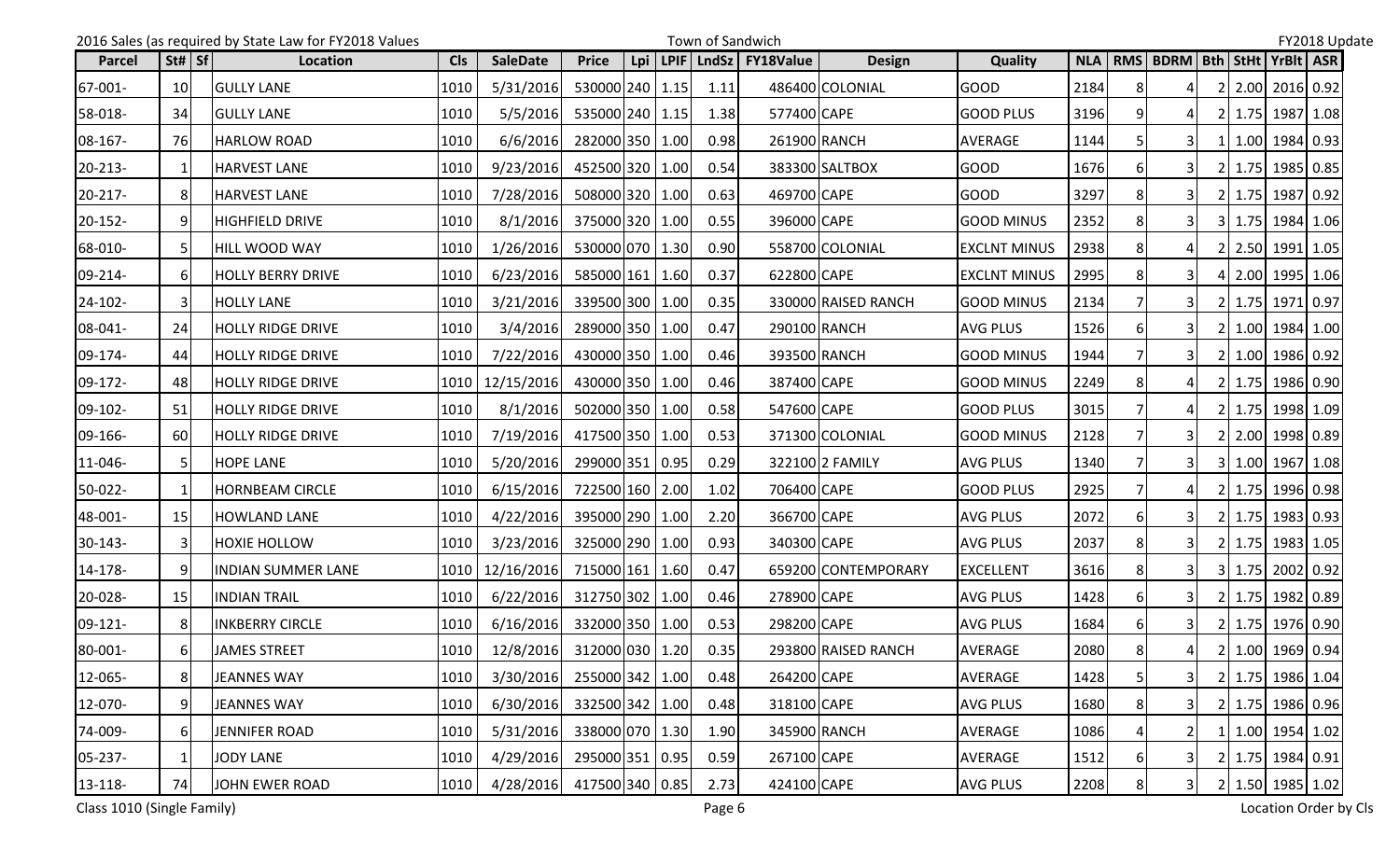|         |                                | 2016 Sales (as required by State Law for FY2018 Values |            |                            |                 |     | Town of Sandwich |                          |                        |                     |      |                 |                               |    |                  | FY2018 Update |
|---------|--------------------------------|--------------------------------------------------------|------------|----------------------------|-----------------|-----|------------------|--------------------------|------------------------|---------------------|------|-----------------|-------------------------------|----|------------------|---------------|
| Parcel  | $\vert$ St# $\vert$ Sf $\vert$ | Location                                               | <b>Cls</b> | <b>SaleDate</b>            | <b>Price</b>    | Lpi |                  | LPIF   LndSz   FY18Value | <b>Design</b>          | <b>Quality</b>      |      |                 | NLA   RMS   BDRM   Bth   StHt |    | YrBlt   ASR      |               |
| 13-076- | 103                            | JOHN EWER ROAD                                         | 1010       | 6/28/2016                  | 326000 340 0.85 |     | 1.38             |                          | 315900 SALTBOX         | <b>AVERAGE</b>      | 1512 | 6               | 3                             | 2I | 1.75 1990 0.97   |               |
| 81-003- | 1                              | <b>JONES ROAD</b>                                      |            | 1010 11/30/2016            | 227500 030 1.20 |     | 0.23             |                          | 217200 RANCH           | AVERAGE             | 832  |                 |                               | 1I | 1.00 1983 0.95   |               |
| 41-030- | 6                              | <b>JOSLIN LANE</b>                                     | 1010       | 7/29/2016                  | 370000 071 1.85 |     | 1.39             | 435600 CAPE              |                        | AVERAGE             | 1404 | 61              |                               |    | 3 1.50 1994 1.18 |               |
| 23-083- |                                | <b>KENSINGTON DRIVE</b>                                | 1010       | 6/6/2016                   | 327500 300 1.00 |     | 0.49             |                          | 326400 GAMBREL DCH COL | <b>AVG PLUS</b>     | 1776 |                 | $\overline{3}$                |    | 2.00 1978 1.00   |               |
| 24-123- | 18                             | <b>KETTLE DRUM LANE</b>                                | 1010       | 10/5/2016                  | 292000 300 1.00 |     | 0.46             | 285000 CAPE              |                        | <b>AVERAGE</b>      | 1547 |                 |                               |    | 2 1.75 1981 0.98 |               |
| 28-074- | 96                             | <b>KIAHS WAY</b>                                       | 1010       | 7/22/2016                  | 309000 300 1.00 |     | 0.47             | 291900 CAPE              |                        | <b>AVG PLUS</b>     | 1712 |                 |                               |    | 2 1.75 1987 0.94 |               |
| 05-179- | 14                             | <b>KNOLL TOP ROAD</b>                                  | 1010       | 1/22/2016                  | 290000 351 0.95 |     | 0.57             | 315100 CAPE              |                        | <b>AVG PLUS</b>     | 1592 |                 |                               |    | 2 1.00 1978 1.09 |               |
| 93-085- | 33                             | <b>KNOTT AVENUE</b>                                    | 1010       | 3/15/2016                  | 306100 010 2.35 |     | 0.23             |                          | 282600 RANCH           | <b>AVERAGE</b>      | 768  |                 |                               |    | 1 1.00 1954 0.92 |               |
| 93-121- | 34                             | <b>KNOTT AVENUE</b>                                    | 1010       | 9/28/2016                  | 520000 010 2.35 |     | 0.11             |                          | 471900 COLONIAL        | <b>GOOD</b>         | 2112 |                 | 31                            |    | 3 2.75 2005 0.91 |               |
| 11-155- | 16                             | <b>LADY SLIPPER LANE</b>                               | 1010       | 5/27/2016                  | 448000 342 1.00 |     | 0.81             |                          | 476800 COLONIAL        | <b>GOOD</b>         | 2569 |                 |                               |    | 2 2.00 2001 1.06 |               |
| 09-052- | 380                            | <b>LAKE SHORE DRIVE</b>                                | 1010       | 5/13/2016                  | 276000 350 1.00 |     | 0.50             | 260700 CAPE              |                        | <b>AVERAGE</b>      | 1550 | 6               |                               |    | 2 1.75 1983 0.94 |               |
| 09-051- | 382                            | <b>LAKE SHORE DRIVE</b>                                |            | 1010   12/30/2016          | 307000 350 1.00 |     | 0.46             | 295700 CAPE              |                        | <b>AVG PLUS</b>     | 1548 | 6               |                               |    | 2 1.75 1983 0.96 |               |
| 04-032- | 395                            | LAKE SHORE DRIVE                                       | 1010       | 5/19/2016                  | 280000 350 1.00 |     | 0.28             | 239200 CAPE              |                        | AVERAGE             | 1428 |                 |                               |    | 2 1.75 1984 0.85 |               |
| 20-253- | 29                             | <b>LAKEVIEW DRIVE</b>                                  | 1010       | 4/21/2016                  | 350000 302 1.00 |     | 0.46             | 314600 CAPE              |                        | <b>AVERAGE</b>      | 1512 |                 | 31                            |    | 2 1.75 1978 0.90 |               |
| 15-057- | 32                             | <b>LAKEVIEW DRIVE</b>                                  | 1010       | 8/31/2016                  | 384000 302 1.00 |     | 0.45             | 349000 CAPE              |                        | <b>AVG PLUS</b>     | 1684 | 8               |                               |    | 2 1.75 1978 0.91 |               |
| 24-004- | 17                             | LAKEWOOD DRIVE                                         | 1010       | 4/15/2016                  | 316000 400 1.25 |     | 0.64             | 305900 CAPE              |                        | AVERAGE             | 1512 |                 | 3I                            |    | 2 1.75 1973 0.97 |               |
| 22-029- | 22                             | <b>LAMBETH CIRCLE</b>                                  | 1010       | 4/21/2016                  | 286900 300 1.00 |     | 0.47             |                          | 257900 RANCH           | AVERAGE             | 1240 | 6               | <b>21</b>                     |    | 1 1.00 1975 0.90 |               |
| 06-055- | 21                             | <b>LAUREL LANE</b>                                     | 1010       | 4/14/2016                  | 398500 351 0.95 |     | 0.47             |                          | 375300 COLONIAL        | <b>GOOD MINUS</b>   | 1932 |                 | 3I                            |    | 2 2.00 2015 0.94 |               |
| 80-022- | 10 <sup>1</sup>                | <b>LENTELL STREET</b>                                  |            | 1010 12/30/2016            | 243500 030 1.20 |     | 0.34             |                          | 251100 RANCH           | AVERAGE             | 1008 |                 | 31                            |    | 1 1.00 1967 1.03 |               |
| 81-034- | 13                             | <b>LEVERIDGE LANE</b>                                  | 1010       | 1/8/2016                   | 317000 030 1.20 |     | 3.42             | 354600 CAPE              |                        | AVERAGE             | 1384 | 6               | <b>21</b>                     |    | 1 1.50 1966 1.12 |               |
| 54-022- |                                | <b>LINDEN ROAD</b>                                     | 1010       | 8/30/2016                  | 730000 120 2.00 |     | 0.88             |                          | 709100 COLONIAL        | <b>EXCLNT MINUS</b> | 3233 | 11              | $\Delta$                      |    | 2 2.75 1986 0.97 |               |
| 30-172- | 7 <sup>1</sup>                 | <b>LOCUST LANE</b>                                     | 1010       | $9/2/2016$ 480000 290 1.00 |                 |     | 0.99             | 488100 CAPE              |                        | GOOD                | 3086 | 7 <sup>1</sup>  | 3 <sup>1</sup>                |    | 2 1.75 1984 1.02 |               |
| 30-176- | 12                             | <b>LOCUST LANE</b>                                     | 1010       | 6/24/2016 310000 290 1.00  |                 |     | 0.99             |                          | 340900 GARRISON        | AVERAGE             | 2280 |                 | 4                             |    | 2 2.00 1983 1.10 |               |
| 55-152- | 11                             | LONGHILL DRIVE                                         | 1010       | 3/31/2016 475000 160 2.00  |                 |     | 1.06             | 450000 CAPE              |                        | <b>GOOD</b>         | 3169 | 8               |                               |    | 2 1.75 1975 0.95 |               |
| 50-023- | 13                             | LOST MEADOWS ROAD                                      | 1010       | 6/1/2016 1000000 160 2.00  |                 |     | 1.11             |                          | 944800 COLONIAL        | <b>EXCELLENT</b>    | 4251 | 10 <sup>1</sup> |                               |    | 2 2.50 2001 0.94 |               |
| 18-105- | 25                             | LUSCOMBE LANE                                          | 1010       | 2/29/2016                  | 295000 340 0.85 |     | 0.46             | 262800 CAPE              |                        | <b>AVG PLUS</b>     | 1206 | 6               | <b>21</b>                     |    | 2 1.75 1987 0.89 |               |
| 18-144- | 32                             | LUSCOMBE LANE                                          | 1010       | 9/23/2016 362500 340 0.85  |                 |     | 0.45             | 340700 CAPE              |                        | <b>GOOD MINUS</b>   | 1787 |                 | 31                            |    | 2 1.75 2012 0.94 |               |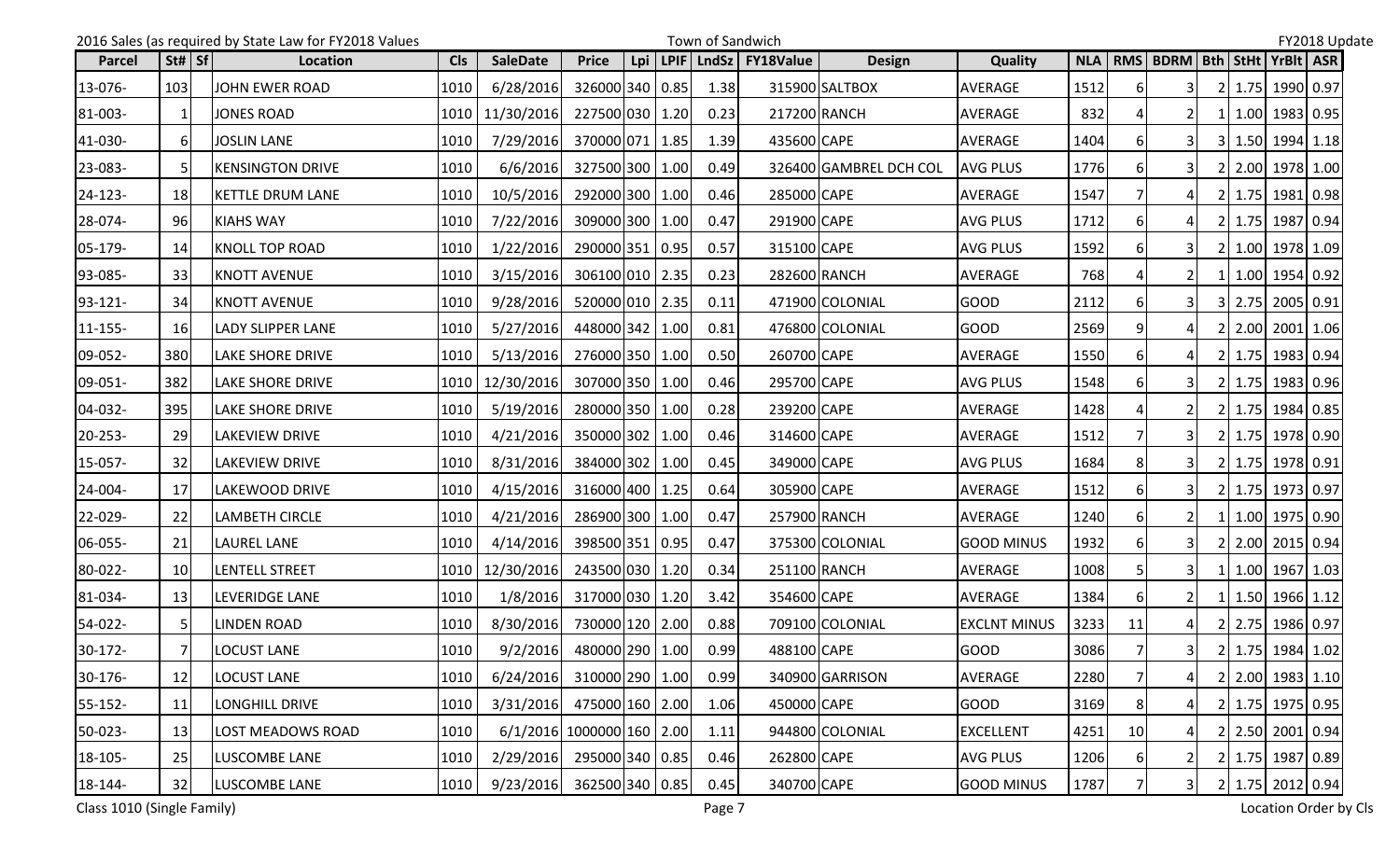|               |                 | 2016 Sales (as required by State Law for FY2018 Values |            |                                |                 |     |      | Town of Sandwich |                  |                        |                   |            |    |                                       |  |                        | FY2018 Update |
|---------------|-----------------|--------------------------------------------------------|------------|--------------------------------|-----------------|-----|------|------------------|------------------|------------------------|-------------------|------------|----|---------------------------------------|--|------------------------|---------------|
| <b>Parcel</b> | St#   Sf        | Location                                               | <b>CIs</b> | <b>SaleDate</b>                | <b>Price</b>    | Lpi | LPIF | LndSz            | <b>FY18Value</b> | <b>Design</b>          | <b>Quality</b>    | <b>NLA</b> |    | RMS   BDRM   Bth   StHt   YrBIt   ASR |  |                        |               |
| 80-073-       | 45              | <b>MAIN STREET</b>                                     | 1010       | 6/29/2016                      | 345000 030 1.20 |     |      | 1.93             | 388200 CAPE      |                        | <b>AVG PLUS</b>   | 1554       | 61 | 31                                    |  | 2 1.50 1986 1.13       |               |
| 80-081-       | 51              | <b>MAIN STREET</b>                                     | 1010       | 11/9/2016                      | 233000 030 1.20 |     |      | 0.44             | 247300 RANCH     |                        | <b>AVG MINUS</b>  | 838        |    |                                       |  | 1 1.00 1949 1.06       |               |
| 80-049-       | 52              | <b>MAIN STREET</b>                                     | 1010       | 7/22/2016                      | 275000 030 1.20 |     |      | 0.34             |                  | 249800 RANCH           | AVERAGE           | 702        |    | <b>21</b>                             |  | 1   1.00   1960   0.91 |               |
| 81-128-       | 108             | <b>MAIN STREET</b>                                     | 1010       | 5/16/2016                      | 462500 380 1.40 |     |      | 0.76             |                  | 438800 ANTIQUE 2       | <b>AVG PLUS</b>   | 2957       | 11 |                                       |  | 5 2.00 1816 0.95       |               |
| 73-089-       | 185             | <b>MAIN STREET</b>                                     | 1010       | 7/29/2016                      | 350000 050 1.85 |     |      | 0.18             |                  | 314800 OLD STYLE       | <b>GOOD</b>       | 1493       |    | <b>21</b>                             |  | 2 2.00 1950 0.90       |               |
| 73-094-       | 192             | <b>MAIN STREET</b>                                     | 1010       | 1/28/2016                      | 365000 070 1.30 |     |      | 0.67             |                  | 353400 ANTIQUE 3       | <b>GOOD MINUS</b> | 1863       |    | 51                                    |  | 2 2.00 1857 0.97       |               |
| 74-073-       | 227             | <b>MAIN STREET</b>                                     | 1010       | 7/29/2016                      | 367000 070 1.30 |     |      | 0.39             |                  | 323000 ANTIQUE 3       | <b>GOOD</b>       | 1456       |    |                                       |  | 2 1.75 1848 0.88       |               |
| 08-185-051    | 15              | <b>MANAMOK CIRCLE</b>                                  | 1010       | 2/26/2016                      | 249900 350 1.00 |     |      | 0.28             |                  | 262900 RANCH           | AVERAGE           | 1232       |    | 3I                                    |  | 2 1.00 1993 1.05       |               |
| 40-071-       | 22              | <b>MANOR DRIVE</b>                                     | 1010       | 8/31/2016                      | 379000 260 1.15 |     |      | 0.93             |                  | 372800 SALTBOX         | <b>AVG PLUS</b>   | 2033       | 6  | 41                                    |  | 3 1.75 1976 0.98       |               |
| 58-016-       | $\mathbf{3}$    | <b>MARY LEAL LANE</b>                                  | 1010       | 10/14/2016                     | 540000 240 1.15 |     |      | 0.95             |                  | 534600 COLONIAL        | <b>GOOD</b>       | 2864       |    | 51                                    |  | 3 2.00 1985 0.99       |               |
| 50-088-       | 14              | <b>MEADOW SPRING DRIVE</b>                             | 1010       | 5/27/2016                      | 359900 110 1.60 |     |      | 0.88             | 377700 CAPE      |                        | <b>AVG PLUS</b>   | 1783       |    | 41                                    |  | 2 1.75 1976 1.05       |               |
| 10-013-       | 9               | <b>MEREDITH ROAD</b>                                   | 1010       | 9/9/2016                       | 269500 351 0.95 |     |      | 0.48             |                  | 252400 RAISED RANCH    | AVERAGE           | 1248       |    |                                       |  | 2 1.00 1974 0.94       |               |
| 10-058-       | 10 <sup>1</sup> | <b>MEREDITH ROAD</b>                                   | 1010       | 12/14/2016                     | 295000 351 0.95 |     |      | 0.46             |                  | 279900 RANCH           | <b>AVG PLUS</b>   | 1424       |    | 3I                                    |  | 2 1.00 1977 0.95       |               |
| 23-459-       | 26              | <b>MILL ROAD</b>                                       | 1010       | 11/29/2016                     | 292000 300 1.00 |     |      | 0.53             | 276300 CAPE      |                        | <b>AVG PLUS</b>   | 1453       |    | 41                                    |  | 2 1.75 1971 0.95       |               |
| $23 - 421 -$  | 46              | <b>MILL ROAD</b>                                       | 1010       | 5/10/2016                      | 335000 300 1.00 |     |      | 0.39             | 291800 CAPE      |                        | <b>AVG PLUS</b>   | 1460       | 61 | 3I                                    |  | 1 1.50 1971 0.87       |               |
| 24-042-       | -76I            | <b>MILL ROAD</b>                                       | 1010       | 4/15/2016                      | 372500 300 1.00 |     |      | 1.88             |                  | 370800 GAMBREL DCH COL | <b>AVG PLUS</b>   | 2071       |    | 41                                    |  | 3 1.90 1979 1.00       |               |
| 81-079-       | 8               | <b>MOODY CIRCLE</b>                                    | 1010       | 11/10/2016                     | 375000 030 1.20 |     |      | 0.54             |                  | 350500 RANCH           | <b>GOOD MINUS</b> | 1604       |    |                                       |  | 2 1.00 1978 0.93       |               |
| 81-078-       | 10 <sup>1</sup> | <b>MOODY CIRCLE</b>                                    | 1010       | 5/27/2016                      | 275000 030 1.20 |     |      | 0.67             |                  | 296800 RANCH           | AVERAGE           | 1154       | 61 | <b>21</b>                             |  | 3 1.00 1978 1.08       |               |
| 81-094-       | 15              | <b>MOODY DRIVE</b>                                     | 1010       | 4/6/2016                       | 318000 030 1.20 |     |      | 0.47             |                  | 324600 RANCH           | <b>AVG PLUS</b>   | 1192       |    | 2 <sub>1</sub>                        |  | 2 1.00 1982 1.02       |               |
| 81-102-       | 31              | <b>MOODY DRIVE</b>                                     | 1010       | 6/24/2016                      | 362000 030 1.20 |     |      | 0.47             |                  | 345400 GAMBREL DCH COL | <b>AVG PLUS</b>   | 2017       |    | 3I                                    |  | 2 1.90 1969 0.95       |               |
| 08-165-       | 491             | <b>MOON COMPASS LANE</b>                               | 1010       | 5/11/2016                      | 350000 350 1.00 |     |      | 0.47             | 313600 RANCH     |                        | <b>AVG PLUS</b>   | 1220       |    | 31                                    |  | 2 1.00 1986 0.90       |               |
| 08-185-005    | 8 <sup>1</sup>  | MUSKEGAT CIRCLE                                        |            | 1010 6/24/2016 296000 350 1.00 |                 |     |      | 0.31             | 247400 CAPE      |                        | <b>AVG PLUS</b>   | 1344       | 6I | 3                                     |  | 2 1.75 1992 0.84       |               |
| 18-239-       | 31              | <b>NANTUCKET TRAIL</b>                                 | 1010       | 4/7/2016                       | 355000 340 0.85 |     |      | 0.47             | 315100 CAPE      |                        | <b>GOOD MINUS</b> | 1877       |    | 41                                    |  | 2 1.75 1993 0.89       |               |
| 18-243-       | 36              | <b>NAUSET STREET</b>                                   | 1010       | 12/9/2016                      | 372500 340 0.85 |     |      | 0.45             | 328100 CAPE      |                        | <b>GOOD MINUS</b> | 1656       | 6  |                                       |  | 2 1.75 1993 0.88       |               |
| $14 - 251 -$  | 35              | NEWTOWN ROAD                                           | 1010       | 4/14/2016                      | 278500 302 1.00 |     |      | 0.57             |                  | 266500 RANCH           | AVERAGE           | 1120       |    | 21                                    |  | 2 1.00 1974 0.96       |               |
| 70-085-       | 56              | <b>NORTH SHORE BOULEVARD</b>                           | 1010       | 2/4/2016                       | 390000 080 4.10 |     |      | 0.08             |                  | 347800 RAISED RANCH    | AVERAGE           | 1008       |    | 21                                    |  | 1 1.00 1968 0.89       |               |
| 70-083-       | 62              | <b>NORTH SHORE BOULEVARD</b>                           | 1010       | 7/13/2016                      | 300000 080 4.10 |     |      | 0.12             |                  | 318900 COTTAGE         | <b>AVG MINUS</b>  | 434        |    | 2                                     |  | 1 1.00 1960 1.06       |               |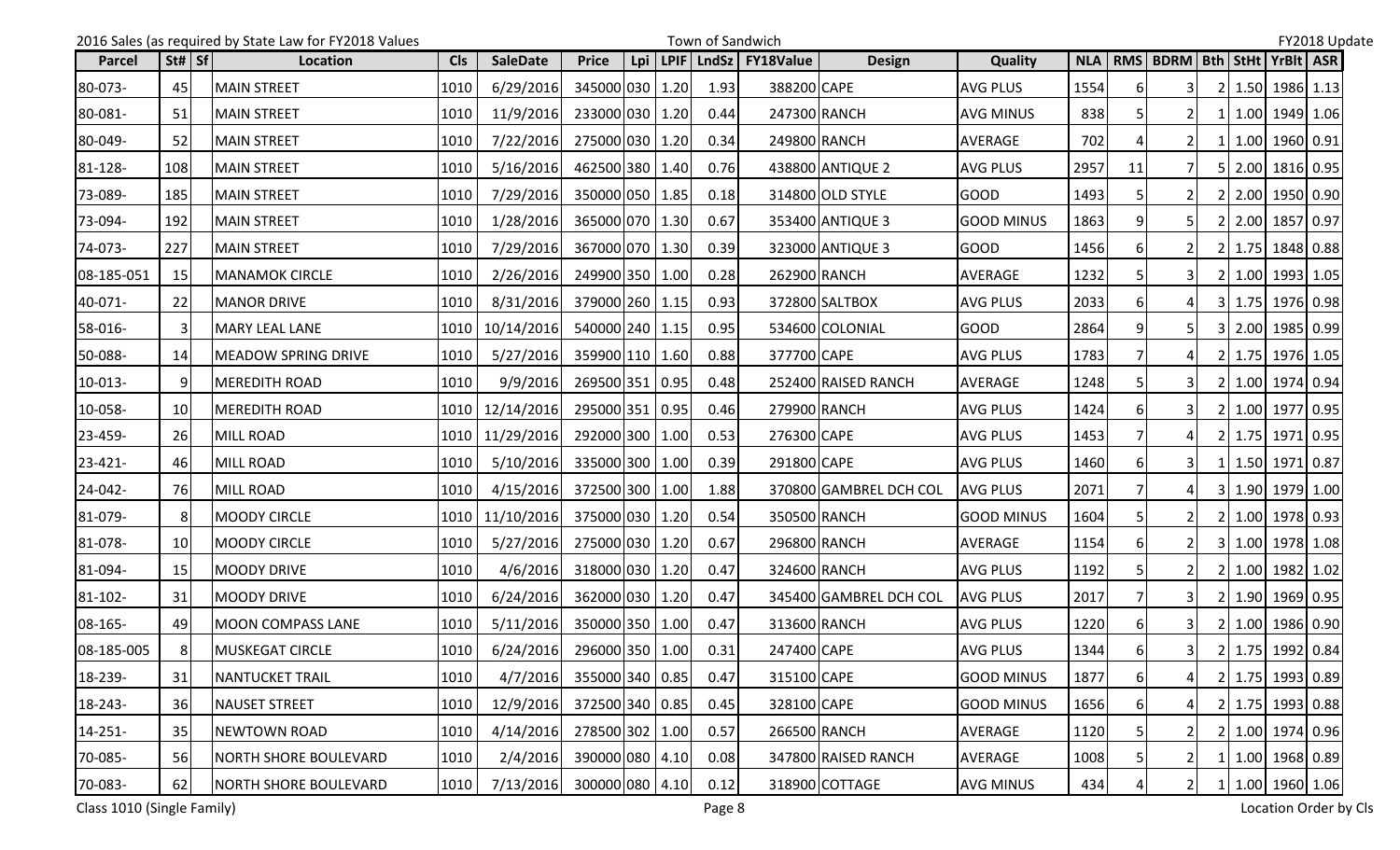|              |                | 2016 Sales (as required by State Law for FY2018 Values |            |                                                                                                       |                 |     | Town of Sandwich |                  |                        |                     |      |    |                               |    |                  | FY2018 Update |  |
|--------------|----------------|--------------------------------------------------------|------------|-------------------------------------------------------------------------------------------------------|-----------------|-----|------------------|------------------|------------------------|---------------------|------|----|-------------------------------|----|------------------|---------------|--|
| Parcel       | St#   Sf       | Location                                               | <b>CIs</b> | <b>SaleDate</b>                                                                                       | <b>Price</b>    | Lpi | LPIF LndSz       | <b>FY18Value</b> | <b>Design</b>          | <b>Quality</b>      |      |    | NLA   RMS   BDRM   Bth   StHt |    | YrBlt ASR        |               |  |
| 78-009-      | 63             | <b>NORTH SHORE BOULEVARD</b>                           | 1010       | 6/24/2016                                                                                             | 540000 020 6.70 |     | 0.26             | 668900 RANCH     |                        | AVERAGE             | 506  |    | 2 <sup>1</sup>                |    | 1.00 1956 1.24   |               |  |
| 77-083-      | 23             | INORTH SHORE BOULEVARD EXT                             | 1010       | 6/21/2016                                                                                             | 483500 080 4.10 |     | 0.16             |                  | 471200 GARRISON        | AVERAGE             | 1600 |    | 3I                            |    | 2 2.00 1984 0.97 |               |  |
| 77-086-      | <b>29</b>      | INORTH SHORE BOULEVARD EXT                             | 1010       | 12/19/2016                                                                                            | 486000 080 4.10 |     | 0.14             |                  | 441800 COLONIAL        | AVERAGE             | 1632 |    | 4 I                           |    | 1 2.00 1970 0.91 |               |  |
| 23-224-      | Δ              | NOTTINGHAM DRIVE                                       | 1010       | 5/27/2016                                                                                             | 373000 300 1.00 |     | 0.51             |                  | 344800 GAMBREL DCH COL | <b>AVG PLUS</b>     | 1902 |    | 31                            | 21 | 1.90 1981 0.92   |               |  |
| 30-008-      | $\overline{2}$ | <b>OAK LANE</b>                                        | 1010       | 10/28/2016                                                                                            | 266000 291 1.00 |     | 0.41             |                  | 221900 RANCH           | <b>AVG PLUS</b>     | 984  |    |                               |    | 1 1.00 1982 0.83 |               |  |
| 55-185-      | 40             | <b>OAK RIDGE ROAD</b>                                  | 1010       | 7/15/2016                                                                                             | 675000 160 2.00 |     | 1.10             |                  | 703500 CONTEMPORARY    | <b>GOOD PLUS</b>    | 3163 |    | 3I                            |    | 2 1.00 1986 1.04 |               |  |
| 70-020-      |                | <b>OCEAN ROAD</b>                                      | 1010       | 4/29/2016                                                                                             | 244000 180 2.25 |     | 0.13             | 230100 RANCH     |                        | AVERAGE             | 692  |    |                               |    | 1 1.00 1950 0.94 |               |  |
| 30-192-002   | 177            | <b>OLD COUNTY ROAD</b>                                 | 1010       | 12/30/2016                                                                                            | 647000 290 1.00 |     | 1.49             | 599000 CAPE      |                        | <b>EXCLNT MINUS</b> | 2539 |    | $\mathbf{4}$                  |    | 2 1.75 1996 0.93 |               |  |
| 30-192-003   | 179            | <b>OLD COUNTY ROAD</b>                                 | 1010       | 5/12/2016                                                                                             | 342000 290 1.00 |     | 1.41             | 363700 CAPE      |                        | <b>GOOD MINUS</b>   | 1894 |    | 3I                            |    | 2 1.75 1996 1.06 |               |  |
| $30-113-$    | 182            | <b>OLD COUNTY ROAD</b>                                 | 1010       | 2/3/2016                                                                                              | 409000 290 1.00 |     | 1.08             | 405900 CAPE      |                        | <b>GOOD</b>         | 2219 |    |                               |    | 2 1.75 1967 0.99 |               |  |
| 15-024-      | 64             | <b>OLD FIELDS ROAD</b>                                 | 1010       | 9/26/2016                                                                                             | 350000 302 1.00 |     | 0.50             | 334900 CAPE      |                        | AVG PLUS            | 1943 |    |                               |    | 2 1.75 1977 0.96 |               |  |
| 10-038-      | 9              | <b>OLD SNAKE POND ROAD</b>                             | 1010       | 7/21/2016                                                                                             | 380000 351 0.95 |     | 0.46             |                  | 340700 COLONIAL        | <b>GOOD MINUS</b>   | 1768 |    |                               |    | 2 2.00 2015 0.90 |               |  |
| 09-264-      | 24             | <b>OPEN SPACE DRIVE</b>                                | 1010       | 9/30/2016                                                                                             | 675000 161 1.60 |     | 0.39             | 713700 CAPE      |                        | <b>EXCLNT MINUS</b> | 3539 |    |                               |    | 3 1.75 2000 1.06 |               |  |
| 14-172-      | 10             | <b>OPEN TRAIL ROAD</b>                                 | 1010       | 7/15/2016                                                                                             | 550000 161 1.60 |     | 0.40             | 593300 CAPE      |                        | <b>EXCLNT MINUS</b> | 2821 |    | 31                            |    | 3 1.75 2000 1.08 |               |  |
| 20-245-      | 12             | ORCHARD WAY                                            | 1010       | 4/14/2016                                                                                             | 299900 302 1.00 |     | 0.46             | 263100 RANCH     |                        | <b>AVG PLUS</b>     | 1248 |    |                               | 2I | 1.00 1976 0.88   |               |  |
| 28-260-      | 55             | <b>OSPREY LANE</b>                                     | 1010       | 11/28/2016                                                                                            | 164360 300 1.00 |     | 0.22             | 147000 OTHER     |                        | AVG PLUS            | 1372 |    | 31                            |    | 2 2.00 2007 0.89 |               |  |
| 28-030-      | 13             | <b>OXFORD ROAD</b>                                     | 1010       | 9/1/2016                                                                                              | 269900 300 1.00 |     | 0.49             | 257700 RANCH     |                        | AVERAGE             | 1104 |    |                               |    | 1.00 1981 0.95   |               |  |
| 29-047-      | 7              | <b>PALMER ROAD</b>                                     | 1010       | 5/10/2016                                                                                             | 325000 300 1.00 |     | 0.96             |                  | 310500 COLONIAL        | <b>AVG PLUS</b>     | 1632 | 6  | 31                            |    | 2 2.00 1980 0.96 |               |  |
| 13-151-      | 7              | <b>PAULS WAY</b>                                       | 1010       | 3/18/2016                                                                                             | 400000 340 0.85 |     | 2.00             | 415000 CAPE      |                        | <b>GOOD MINUS</b>   | 1930 | 61 | 31                            |    | 2 1.75 2014 1.04 |               |  |
| 13-152-      | 15             | <b>PAULS WAY</b>                                       | 1010       | 5/11/2016                                                                                             | 450000 340 0.85 |     | 2.00             | 422200 CAPE      |                        | <b>GOOD MINUS</b>   | 2196 |    | 3I                            |    | 2 1.75 2015 0.94 |               |  |
| 11-040-      | 3              | <b>PETER LANE</b>                                      | 1010       | 6/9/2016                                                                                              | 279000 351 0.95 |     | 0.71             | 306500 CAPE      |                        | <b>AVG PLUS</b>     | 1702 |    | 41                            |    | 2 1.75 1966 1.10 |               |  |
| 73-130-      | 8              | PHEASANT LANE                                          |            | $\begin{array}{ c c c c c c c c } \hline 1010 & 10/7/2016 & 350000 & 050 & 1.85 \ \hline \end{array}$ |                 |     | 0.55             |                  | 388800 GARRISON        | AVG PLUS            | 1952 | ΩI | $\overline{4}$                |    | 2 2.00 1964 1.11 |               |  |
| 96-078-      | 220            | <b>PHILLIPS ROAD</b>                                   |            | 1010   10/21/2016   625000   230   4.65                                                               |                 |     | 0.20             |                  | 585100 OTHER           | <b>AVG PLUS</b>     | 2066 |    | <b>21</b>                     |    | 2 1.00 1970 0.94 |               |  |
| 96-049-      | 263            | <b>PHILLIPS ROAD</b>                                   | 1010       | 7/29/2016 1222500 220 7.25                                                                            |                 |     | 0.42             | 975600 OTHER     |                        | <b>EXCELLENT</b>    | 1888 | 6  | 3I                            |    | 2 2.00 2010 0.80 |               |  |
| 95-022-      |                | 327 X PHILLIPS ROAD                                    | 1010       | 1/19/2016 665000 220 7.25                                                                             |                 |     | 0.40             |                  | 701100 RANCH           | AVERAGE             | 778  |    | 2 I                           |    | 1 1.00 1954 1.05 |               |  |
| 95-053-      | 346            | <b>PHILLIPS ROAD</b>                                   | 1010       | 2/9/2016 775000 230 4.65                                                                              |                 |     | 0.31             |                  | 738600 COLONIAL        | <b>GOOD</b>         | 2838 |    | 31                            |    | 2 2.00 1985 0.95 |               |  |
| $22 - 121 -$ | 37             | PICCADILLY ROAD                                        | 1010       | 8/25/2016 350000 300 1.00                                                                             |                 |     | 0.64             | 323300 CAPE      |                        | <b>AVG PLUS</b>     | 1606 |    | 3                             |    | 2 1.75 1980 0.92 |               |  |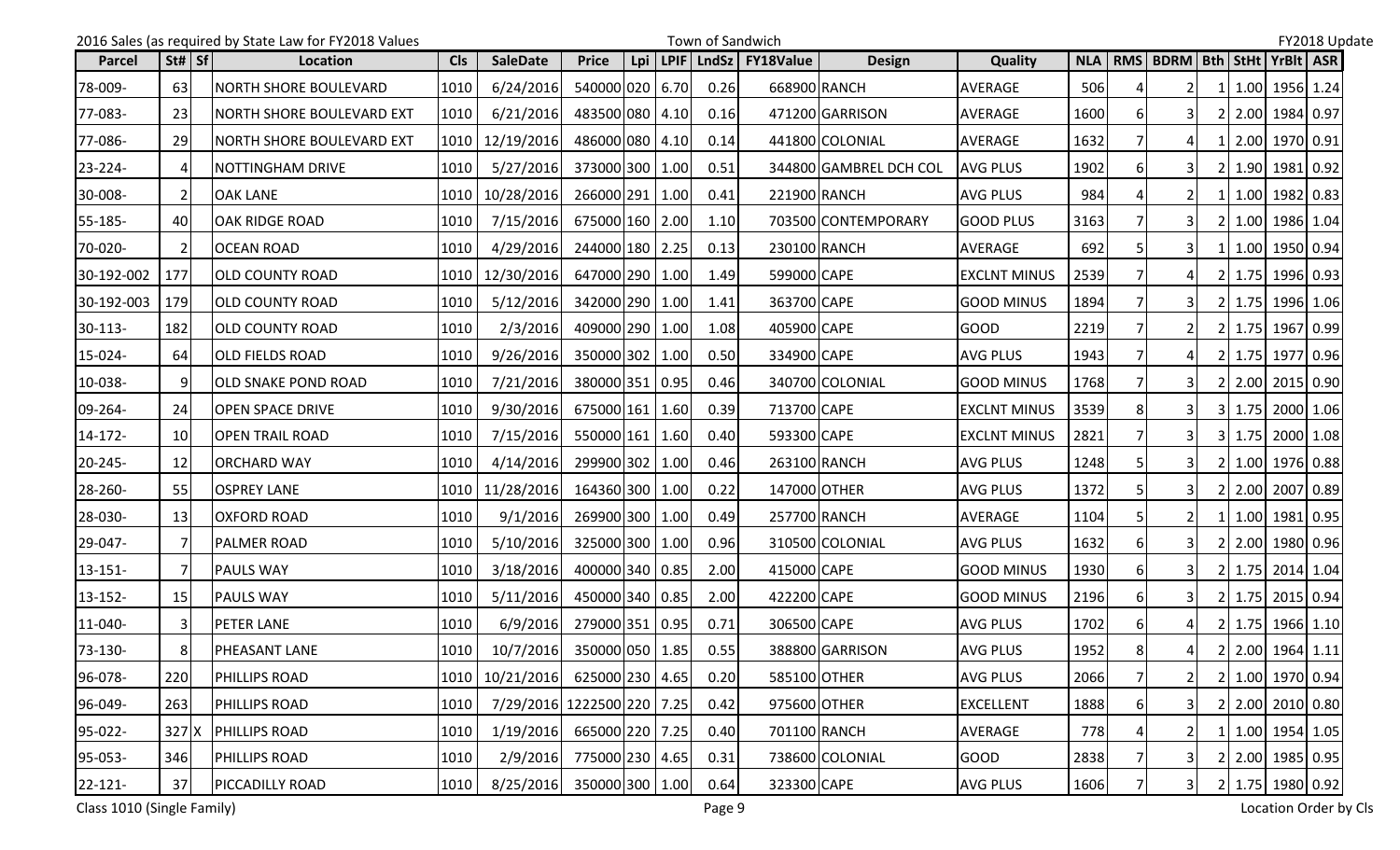|              |                 | 2016 Sales (as required by State Law for FY2018 Values |            |                                         |                 |     | Town of Sandwich |                  |                     |                     |      |    |                               |    |                  | FY2018 Update |
|--------------|-----------------|--------------------------------------------------------|------------|-----------------------------------------|-----------------|-----|------------------|------------------|---------------------|---------------------|------|----|-------------------------------|----|------------------|---------------|
| Parcel       | St# Sf          | Location                                               | <b>Cls</b> | <b>SaleDate</b>                         | <b>Price</b>    | Lpi | LPIF LndSz       | <b>FY18Value</b> | <b>Design</b>       | Quality             |      |    | NLA   RMS   BDRM   Bth   StHt |    | YrBlt ASR        |               |
| $07-137-$    | 6               | <b>PICKEREL WAY</b>                                    | 1010       | 5/16/2016                               | 325000 351 0.95 |     | 0.46             | 312000 CAPE      |                     | AVERAGE             | 1554 |    | 31                            |    | 3 1.75 2000 0.96 |               |
| $07-117-$    | 11              | <b>PICKEREL WAY</b>                                    | 1010       | 6/6/2016                                | 286000 351 0.95 |     | 0.60             | 302000 CAPE      |                     | AVG PLUS            | 1664 |    |                               | 2I | 1.50 1990 1.06   |               |
| $12 - 143 -$ | 3               | PIERRE VERNIER DRIVE                                   | 1010       | 10/13/2016                              | 425000 351 0.95 |     | 0.94             |                  | 425000 COLONIAL     | AVG PLUS            | 2756 |    | 4 I                           |    | 3 2.00 1995 1.00 |               |
| 06-191-      | 17              | PIMLICO POND ROAD                                      | 1010       | 6/1/2016                                | 415000 351 0.95 |     | 0.95             |                  | 402700 RANCH        | GOOD MINUS          | 1560 |    |                               |    | 2 1.00 2001 0.97 |               |
| 06-200-      | 33              | PIMLICO POND ROAD                                      | 1010       | 9/7/2016                                | 260000 351 0.95 |     | 0.43             | 261300 CAPE      |                     | <b>AVG PLUS</b>     | 1708 |    | 3I                            |    | 2 1.50 1995 1.01 |               |
| 72-066-      | -1              | <b>PINE STREET</b>                                     | 1010       | 6/2/2016                                | 380000 380 1.40 |     | 0.32             | 341500 CAPE      |                     | <b>GOOD MINUS</b>   | 1626 | 6  | 2 <sub>l</sub>                |    | 2 1.75 1993 0.90 |               |
| 72-018-      | 10 <sup>1</sup> | <b>PINE STREET</b>                                     | 1010       | 10/21/2016                              | 335000 380 1.40 |     | 0.76             | 324600 CAPE      |                     | AVERAGE             | 1152 |    |                               |    | 1 1.50 1971 0.97 |               |
| 09-093-      | 3               | <b>PINE TREE CIRCLE</b>                                | 1010       | 3/10/2016                               | 362500 350 1.00 |     | 0.48             |                  | 385200 SALTBOX      | <b>GOOD</b>         | 1976 |    |                               |    | 2 1.75 1986 1.06 |               |
| 06-450-      | 12              | <b>PINECREST DRIVE</b>                                 | 1010       | 12/1/2016                               | 460000 351 0.95 |     | 1.51             |                  | 509900 COLONIAL     | <b>GOOD MINUS</b>   | 3168 |    | 41                            |    | 2 2.50 2015 1.11 |               |
| 11-258-      | <b>19</b>       | <b>PINECREST DRIVE</b>                                 | 1010       | 11/3/2016                               | 455000 351 0.95 |     | 1.07             |                  | 452200 RANCH        | <b>AVG PLUS</b>     | 1912 |    | 31                            |    | 2 1.00 2015 0.99 |               |
| 23-258-      | 140             | <b>PINKHAM ROAD</b>                                    | 1010       | 8/22/2016                               | 295600 300 1.00 |     | 0.35             |                  | 261100 GARRISON     | AVERAGE             | 1764 |    |                               |    | 2 2.00 1981 0.88 |               |
| 73-051-      | 19              | <b>PLEASANT STREET</b>                                 | 1010       | 11/4/2016                               | 370000 050 1.85 |     | 0.13             |                  | 298800 ANTIQUE 2    | <b>AVG PLUS</b>     | 1377 |    | 31                            |    | 2 1.75 1840 0.81 |               |
| 61-083-      | 18              | <b>PLOUGHED NECK ROAD</b>                              | 1010       | 5/17/2016                               | 435000 100 1.60 |     | 0.75             | 435300 CAPE      |                     | GOOD MINUS          | 2035 |    |                               |    | 2 1.75 1972 1.00 |               |
| 70-003-      | 73              | <b>PLOUGHED NECK ROAD</b>                              | 1010       | 11/1/2016                               | 280000 100 1.60 |     | 0.20             |                  | 262400 RANCH        | AVERAGE             | 1114 |    | <b>21</b>                     |    | 1 1.00 1950 0.94 |               |
| 24-064-      | 12              | <b>POND VIEW DRIVE</b>                                 | 1010       | 6/16/2016                               | 295000 300 1.00 |     | 0.39             | 273000 CAPE      |                     | <b>AVERAGE</b>      | 1545 |    |                               |    | 1.50 1970 0.93   |               |
| 24-049-      | 42              | POND VIEW DRIVE                                        | 1010       | 9/20/2016                               | 349000 300 1.00 |     | 0.45             | 338300 CAPE      |                     | AVG PLUS            | 2121 |    |                               |    | 2 1.75 1983 0.97 |               |
| 24-048-      | 44              | <b>POND VIEW DRIVE</b>                                 | 1010       | 3/1/2016                                | 300000 300 1.00 |     | 0.38             |                  | 281100 RANCH        | <b>AVG PLUS</b>     | 1008 |    |                               |    | 2 1.00 1971 0.94 |               |
| $20 - 126 -$ | 24              | <b>POPPLE BOTTOM ROAD</b>                              | 1010       | 6/16/2016                               | 395000 291 1.00 |     | 0.98             | 370800 CAPE      |                     | <b>GOOD MINUS</b>   | 2294 |    | 31                            |    | 2 1.75 1988 0.94 |               |
| 20-087-      | 47              | <b>POPPLE BOTTOM ROAD</b>                              | 1010       | 12/16/2016                              | 485000 291 1.00 |     | 0.45             |                  | 456200 COLONIAL     | <b>EXCLNT MINUS</b> | 2574 |    | $\overline{4}$                |    | 2 2.00 1998 0.94 |               |
| 20-102-      | 62              | POPPLE BOTTOM ROAD                                     | 1010       | 3/15/2016                               | 483500 320 1.00 |     | 1.44             |                  | 446000 COLONIAL     | <b>GOOD</b>         | 2620 |    |                               | 3I | 2.00 1993 0.92   |               |
| 25-004-      | 87              | POPPLE BOTTOM ROAD                                     | 1010       | 8/25/2016                               | 440000 291 1.00 |     | 1.00             |                  | 441800 CONTEMPORARY | <b>AVG PLUS</b>     | 1818 |    |                               |    | 2 1.00 1995 1.00 |               |
| 14-113-      | $\mathcal{R}$   | POWDER HORN WAY                                        |            | 1010   11/21/2016   204000   302   1.00 |                 |     | 0.53             |                  | 225200 RANCH        | <b>AVG MINUS</b>    | 864  |    | 2                             |    | 1 1.00 1976 1.10 |               |
| $14 - 131 -$ | 4               | <b>POWDER HORN WAY</b>                                 | 1010       | 4/22/2016                               | 360000 302 1.00 |     | 0.56             | 329700 CAPE      |                     | <b>AVG PLUS</b>     | 1536 |    | 31                            |    | 2 1.75 2000 0.92 |               |
| 22-037-      | 15              | <b>PRINCE PATH</b>                                     | 1010       | 6/15/2016                               | 312500 300 1.00 |     | 0.54             | 280200 CAPE      |                     | AVERAGE             | 1687 | 61 | 31                            |    | 2 1.75 1982 0.90 |               |
| 50-059-      | 20              | PUTTING GREEN CIRCLE                                   | 1010       | 6/3/2016                                | 395000 180 2.25 |     | 0.37             | 389100 CAPE      |                     | AVG PLUS            | 1430 |    | 31                            |    | 1 1.75 1973 0.99 |               |
| 50-073-      | 5               | <b>QUAIL RUN LANE</b>                                  | 1010       | 3/4/2016                                | 542000 071 1.85 |     | 0.54             | 537000 CAPE      |                     | <b>GOOD MINUS</b>   | 2483 |    |                               |    | 3 1.90 1991 0.99 |               |
| 23-517-      | 134             | QUAKER MEETINGHOUSE ROAD                               | 1010       | 6/13/2016                               | 289000 300 1.00 |     | 0.70             | 254300 CAPE      |                     | AVERAGE             | 1428 |    | 41                            |    | 2 1.75 1984 0.88 |               |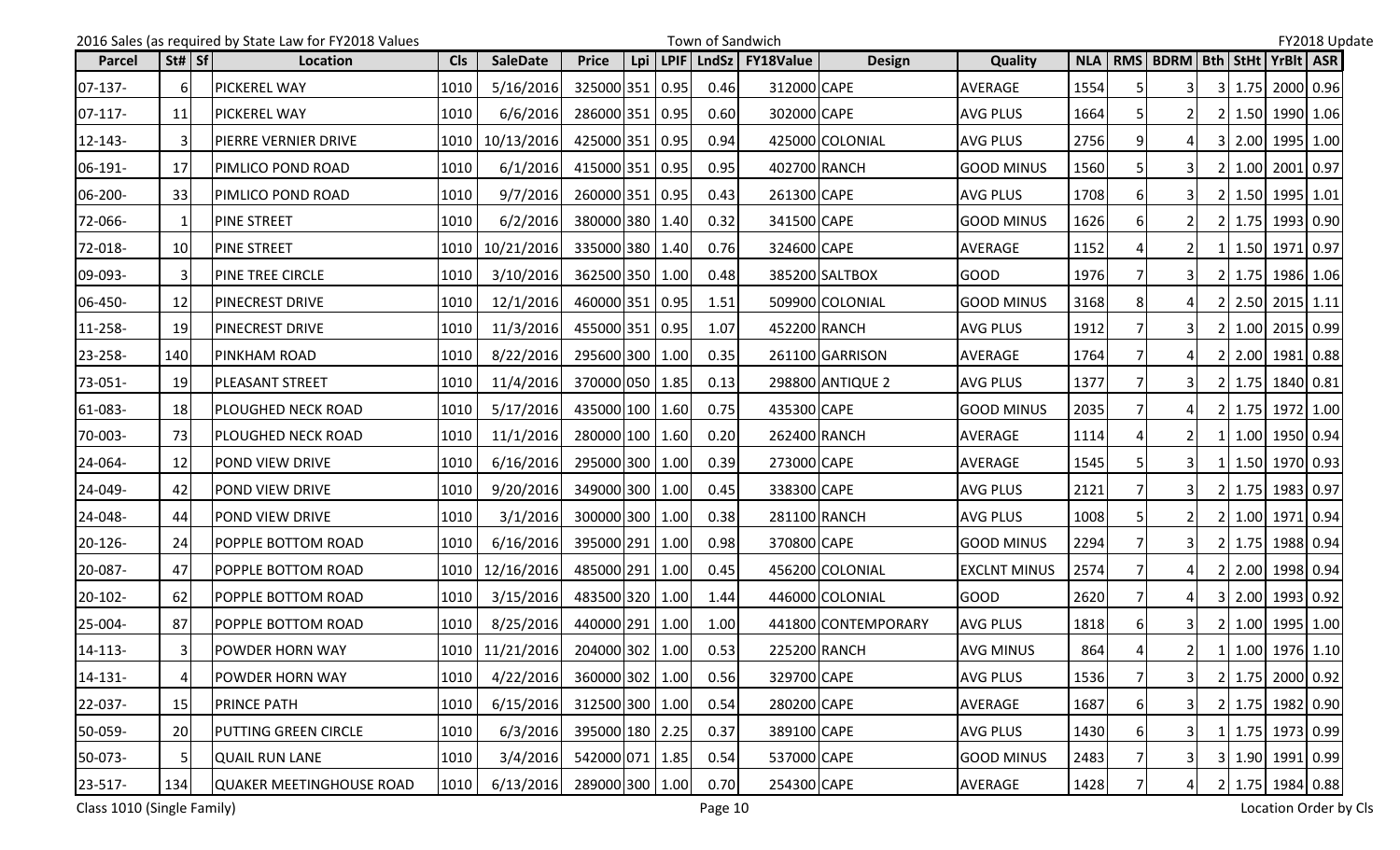|            |                | 2016 Sales (as required by State Law for FY2018 Values |            |                                |                 |     | Town of Sandwich |                          |                        |                     |      |    |                               |    |                     | FY2018 Update |
|------------|----------------|--------------------------------------------------------|------------|--------------------------------|-----------------|-----|------------------|--------------------------|------------------------|---------------------|------|----|-------------------------------|----|---------------------|---------------|
| Parcel     | St#   Sf       | Location                                               | <b>Cls</b> | <b>SaleDate</b>                | <b>Price</b>    | Lpi |                  | LPIF   LndSz   FY18Value | <b>Design</b>          | <b>Quality</b>      |      |    | NLA   RMS   BDRM   Bth   StHt |    | YrBlt ASR           |               |
| 23-511-    | 146            | <b>QUAKER MEETINGHOUSE ROAD</b>                        |            | 1010 10/28/2016                | 269900 300 1.00 |     | 0.70             |                          | 276900 COLONIAL        | <b>AVG PLUS</b>     | 1792 | 6  | 3                             |    | 2.00 1985 1.03      |               |
| 23-188-    | 155            | <b>QUAKER MEETINGHOUSE ROAD</b>                        | 1010       | 9/1/2016                       | 337000 300 1.00 |     | 0.92             | 327600 CAPE              |                        | <b>AVG PLUS</b>     | 2142 |    | 51                            |    | 2 1.75 1984 0.97    |               |
| 23-196-    | 195            | <b>JQUAKER MEETINGHOUSE ROAD</b>                       | 1010       | 5/27/2016                      | 277000 300 1.00 |     | 0.92             |                          | 260100 RANCH           | AVERAGE             | 1176 |    |                               |    | 2 1.00 1978 0.94    |               |
| 29-026-    | 302            | <b>QUAKER MEETINGHOUSE ROAD</b>                        |            | 1010 11/10/2016                | 409000 300 1.00 |     | 1.77             |                          | 447600 GARRISON        | <b>AVG PLUS</b>     | 3448 |    |                               |    | 2.00 1985 1.09      |               |
| 28-106-    | 11             | <b>QUAKER VILLAGE LANE</b>                             | 1010       | 3/30/2016                      | 465000 300 1.00 |     | 1.60             | 454700 CAPE              |                        | <b>GOOD</b>         | 2424 | 8  |                               |    | 3 1.75 1993 0.98    |               |
| 60-044-    | 16             | <b>QUIET STREET</b>                                    | 1010       | 4/28/2016                      | 725000 380 1.40 |     | 0.69             | 760500 CAPE              |                        | <b>EXCLNT PLUS</b>  | 3692 | 10 |                               |    | 2 1.75 2006 1.05    |               |
| 15-089-    | 4              | <b>RACE LANE</b>                                       | 1010       | 6/27/2016                      | 240000 302 1.00 |     | 0.50             | 244700 CAPE              |                        | AVERAGE             | 1368 |    |                               |    | 1 1.50 1986 1.02    |               |
| 14-135-    | 27             | RACE LANE                                              |            | 1010   10/25/2016              | 317500 302 1.00 |     | 0.50             |                          | 329500 RANCH           | AVERAGE             | 1391 |    |                               |    | 3 1.00 1978 1.04    |               |
| 09-309-    | 41             | <b>REFLECTION DRIVE</b>                                | 1010       | 1/15/2016                      | 550000 161 1.60 |     | 0.49             | 590800 CAPE              |                        | <b>EXCLNT MINUS</b> | 2658 |    | 3I                            |    | 3 1.75 2000 1.07    |               |
| 27-062-    | 13             | <b>REGENTS GATE</b>                                    | 1010       | 1/20/2016                      | 330000 300 1.00 |     | 0.57             |                          | 322700 COLONIAL        | <b>GOOD MINUS</b>   | 1776 |    | 31                            |    | 1 2.00 1978 0.98    |               |
| 61-032-    | 6              | <b>RICHARDS WAY</b>                                    | 1010       | 9/8/2016                       | 240000 100 1.60 |     | 0.24             | 214500 CAPE              |                        | AVERAGE             | 1706 |    |                               |    | 1 1.50 1961 0.89    |               |
| 06-376-    | 13             | <b>RIDGETOP ROAD</b>                                   |            | 1010   12/21/2016              | 315000 351 0.95 |     | 0.61             |                          | 300600 COLONIAL        | <b>AVG PLUS</b>     | 1704 | 61 |                               |    | 2 2.00 1988 0.95    |               |
| 29-012-    | 21             | <b>RIDGEWOOD DRIVE</b>                                 | 1010       | 1/12/2016                      | 323000 300 1.00 |     | 1.01             |                          | 382500 OTHER           | <b>AVG PLUS</b>     | 2688 |    |                               |    | 3 2.00 1974 1.18    |               |
| 38-256-    | 15             | <b>ROBIN ROAD</b>                                      |            | 1010   10/19/2016              | 412500 250 0.85 |     | 0.92             |                          | 391300 COLONIAL        | <b>GOOD MINUS</b>   | 2448 | 8  | $\overline{3}$                |    | 2 2.00 1986 0.95    |               |
| 06-018-    | $\overline{4}$ | ROBINWOOD CIRCLE                                       |            | 1010 11/29/2016                | 350000 351 0.95 |     | 0.48             | 343900 CAPE              |                        | <b>GOOD MINUS</b>   | 1799 | 6  |                               | 2I | 1.75 1997 0.98      |               |
| 06-243-    | 22             | ROUTE 130                                              | 1010       | 12/7/2016                      | 165000 343 0.75 |     | 0.35             | 191100 RANCH             |                        | AVERAGE             | 960  |    |                               |    | 1  1.00  1985  1.16 |               |
| 06-132-    | 37             | ROUTE 130                                              |            | 1010   12/23/2016              | 250000 343 0.75 |     | 0.20             | 218800 CAPE              |                        | <b>AVG PLUS</b>     | 1225 |    |                               |    | 2 1.75 1940 0.88    |               |
| 17-123-    | 175            | ROUTE 130                                              | 1010       | 9/23/2016                      | 477500 343 0.75 |     | 1.46             |                          | 469300 CONTEMPORARY    | <b>GOOD</b>         | 2211 |    | 31                            |    | 2 1.00 1997 0.98    |               |
| 36-074-    | 608            | ROUTE 6A                                               | 1010       | 11/3/2016                      | 504000 380 1.40 |     | 1.03             |                          | 433500 GAMBREL DCH COL | <b>GOOD</b>         | 1725 |    | $\overline{2}$                |    | 1 1.90 2008 0.86    |               |
| 48-028-    | 663            | <b>ROUTE 6A</b>                                        | 1010       | 12/8/2016                      | 665000 380 1.40 |     | 1.56             | 627500 CAPE              |                        | <b>GOOD PLUS</b>    | 2707 |    | 31                            |    | 2 1.75 2013 0.94    |               |
| 03-081-    |                | <b>SALT KETTLE LANE</b>                                | 1010       | 3/4/2016                       | 251000 350 1.00 |     | 0.52             |                          | 232800 RANCH           | AVERAGE             | 1032 |    | 3I                            |    | 1 1.00 1974 0.93    |               |
| 76-040-    | 62             | <b>SALT MARSH ROAD</b>                                 |            | 1010 2/16/2016 975000 999 1.00 |                 |     | 0.69             |                          | 946300 COLONIAL        | <b>EXCLNT MINUS</b> | 1720 | 61 | 3 <sup>1</sup>                |    | 2 2.00 1937 0.97    |               |
| 50-049-    | $9\,$          | <b>SANDY NECK ROAD</b>                                 |            | 1010   10/24/2016              | 469000 180 2.25 |     | 1.36             |                          | 523600 RANCH           | AVERAGE             | 1623 |    | 3 <sup>1</sup>                |    | 2 1.00 1954 1.12    |               |
| $51-011-$  | 53             | <b>SANDY NECK ROAD</b>                                 | 1010       | 6/21/2016                      | 805000 180 2.25 |     | 1.10             |                          | 863000 COLONIAL        | <b>GOOD PLUS</b>    | 3746 |    |                               |    | 3 2.00 2003 1.07    |               |
| 09-001-    | 9              | <b>SARAH LAWRENCE ROAD</b>                             | 1010       | 5/26/2016                      | 427500 350 1.00 |     | 0.60             | 431600 CAPE              |                        | <b>GOOD</b>         | 2609 |    | 31                            |    | 2 1.75 1999 1.01    |               |
| 09-037-    | 24             | <b>SARAH LAWRENCE ROAD</b>                             | 1010       | 7/22/2016                      | 434500 350 1.00 |     | 0.55             |                          | 410000 COLONIAL        | <b>GOOD</b>         | 2056 |    | 31                            |    | 2 2.00 1987 0.94    |               |
| 08-185-025 | 24             | <b>SCONSET CIRCLE</b>                                  | 1010       | 9/2/2016                       | 290000 350 1.00 |     | 0.30             |                          | 283800 RANCH           | AVERAGE             | 1232 |    | 2 <sub>l</sub>                |    | 3 1.00 1991 0.98    |               |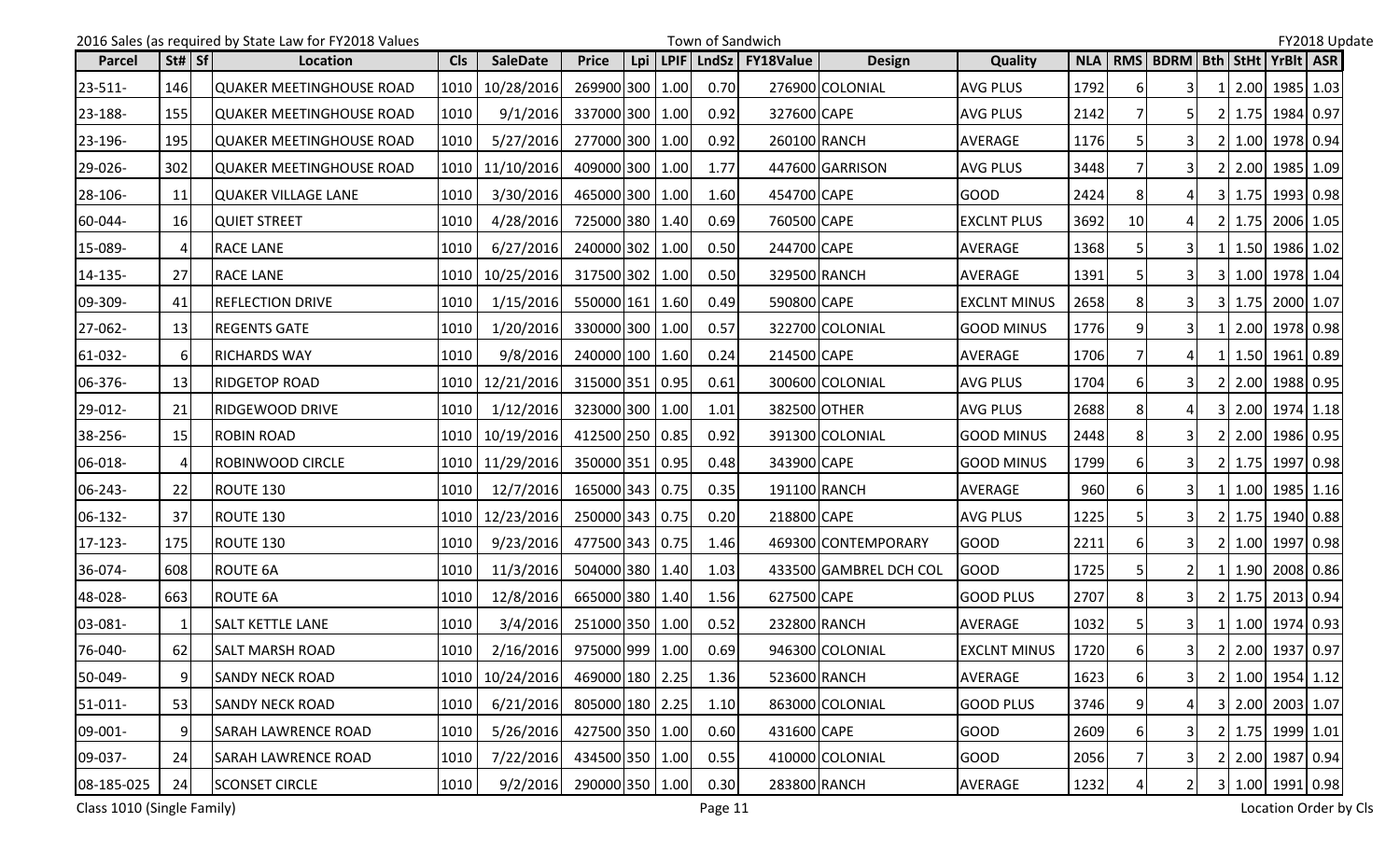|               |                                | 2016 Sales (as required by State Law for FY2018 Values |            |                            |                 |     |      | Town of Sandwich |                  |                        |                     |            |          |                                       |  |                  | FY2018 Update |
|---------------|--------------------------------|--------------------------------------------------------|------------|----------------------------|-----------------|-----|------|------------------|------------------|------------------------|---------------------|------------|----------|---------------------------------------|--|------------------|---------------|
| <b>Parcel</b> | $\left  \text{St#} \right $ Sf | Location                                               | <b>CIs</b> | <b>SaleDate</b>            | <b>Price</b>    | Lpi | LPIF | <b>LndSz</b>     | <b>FY18Value</b> | <b>Design</b>          | <b>Quality</b>      | <b>NLA</b> |          | RMS   BDRM   Bth   StHt   YrBIt   ASR |  |                  |               |
| 81-053-       | <sup>6</sup>                   | <b>SENECA LANE</b>                                     | 1010       | 11/30/2016                 | 375000 030 1.20 |     |      | 0.47             |                  | 328900 COLONIAL        | <b>GOOD MINUS</b>   | 1696       |          | 31                                    |  | 2 2.00 1984 0.88 |               |
| 14-048-       | <b>26</b>                      | <b>SETTLERS PATH</b>                                   | 1010       | 4/1/2016                   | 335900 302      |     | 1.00 | 0.52             | 300000 RANCH     |                        | <b>AVG PLUS</b>     | 1376       |          | 31                                    |  | 2 1.00 1983 0.89 |               |
| 17-063-       | $\mathbf{3}$                   | <b>SHAGBARK ROAD</b>                                   | 1010       | 4/29/2016                  | 225000 342 1.00 |     |      | 0.51             | 218300 RANCH     |                        | AVERAGE             | 864        |          | 21                                    |  | 1 1.00 1974 0.97 |               |
| 38-034-       | $\overline{7}$                 | <b>SHAKER HOUSE ROAD</b>                               | 1010       | 1/22/2016                  | 597000 390 2.00 |     |      | 0.50             |                  | 529200 COLONIAL        | <b>EXCLNT MINUS</b> | 1977       |          | 31                                    |  | 2 2.00 1996 0.89 |               |
| 38-022-       | 22                             | <b>SHAWME ROAD</b>                                     | 1010       | 7/29/2016                  | 460000 380 1.40 |     |      | 0.52             | 490600 CAPE      |                        | <b>GOOD</b>         | 2725       | 8        | 3I                                    |  | 2 1.75 1984 1.07 |               |
| 38-065-       | 5                              | SHEEPMEADOW LANE                                       | 1010       | 1/29/2016                  | 293000 240 1.15 |     |      | 0.50             | 305100 CAPE      |                        | <b>AVG PLUS</b>     | 1596       |          | 3I                                    |  | 1 1.75 1978 1.04 |               |
| 38-070-       | 6                              | SHEEPMEADOW LANE                                       | 1010       | 12/9/2016                  | 305000 240 1.15 |     |      | 0.39             |                  | 294300 SALTBOX         | <b>AVG PLUS</b>     | 1452       |          |                                       |  | 2 1.75 1983 0.96 |               |
| 28-181-       | 17                             | <b>SHERIFFS LANE</b>                                   | 1010       | 3/14/2016                  | 315000 300 1.00 |     |      | 0.40             | 300000 CAPE      |                        | <b>AVG PLUS</b>     | 1456       | 61       | 3I                                    |  | 2 1.75 1997 0.95 |               |
| $07-182-$     | 6                              | <b>SHORE DRIVE</b>                                     | 1010       | 10/26/2016                 | 272000 351 0.95 |     |      | 0.23             | 230300 RANCH     |                        | <b>AVG PLUS</b>     | 816        |          | 31                                    |  | 2 1.00 1972 0.85 |               |
| 06-184-       | 12                             | <b>SNAKE POND ROAD</b>                                 | 1010       | 8/1/2016                   | 331000 351 0.95 |     |      | 0.93             | 292200 CAPE      |                        | <b>AVG PLUS</b>     | 1316       | 61       | 31                                    |  | 2 1.75 1973 0.88 |               |
| 06-183-       | 14                             | <b>SNAKE POND ROAD</b>                                 | 1010       | 9/1/2016                   | 315000 351 0.95 |     |      | 1.28             | 355400 RANCH     |                        | AVERAGE             | 1922       |          | 3I                                    |  | 2 1.00 1954 1.13 |               |
| $05 - 114 -$  | 84                             | <b>SNAKE POND ROAD</b>                                 | 1010       | 8/25/2016                  | 270000 351 0.95 |     |      | 0.47             | 250600 RANCH     |                        | AVERAGE             | 1000       |          |                                       |  | 2 1.00 1989 0.93 |               |
| $24 - 151 -$  | 17 <sup>1</sup>                | <b>SPECTACLE ROAD</b>                                  | 1010       | 4/19/2016                  | 337000 300 1.00 |     |      | 0.38             |                  | 282400 GAMBREL DCH COL | <b>AVG PLUS</b>     | 864        |          |                                       |  | 2 1.90 1979 0.84 |               |
| 13-042-       | $\overline{4}$                 | <b>SPINNAKER STREET</b>                                | 1010       | 12/19/2016                 | 445000 340 0.85 |     |      | 0.80             | 446800 CAPE      |                        | <b>GOOD MINUS</b>   | 2388       | 61       | 3I                                    |  | 2 1.75 1986 1.00 |               |
| 18-195-       | 34                             | <b>SPINNAKER STREET</b>                                | 1010       | 1/20/2016                  | 265000 340 0.85 |     |      | 0.45             | 282600 CAPE      |                        | <b>AVG PLUS</b>     | 1667       | 61       | 31                                    |  | 2 1.75 1988 1.07 |               |
| 05-220-       | 7                              | <b>SPRUCE TREE LANE</b>                                | 1010       | 11/29/2016                 | 300000 351 0.95 |     |      | 0.50             | 322000 CAPE      |                        | <b>AVG PLUS</b>     | 1498       |          | 31                                    |  | 2 1.75 1994 1.07 |               |
| 68-046-       | $\mathbf{3}$                   | <b>STONEFIELD DRIVE</b>                                | 1010       | 4/1/2016                   | 559000 070 1.30 |     |      | 0.92             |                  | 503100 GAMBREL DCH COL | <b>EXCLNT MINUS</b> | 2160       |          |                                       |  | 2 2.00 1981 0.90 |               |
| 68-049-       | 4                              | <b>STONEFIELD DRIVE</b>                                | 1010       | 6/20/2016                  | 507500 070 1.30 |     |      | 1.00             | 452200 CAPE      |                        | <b>GOOD MINUS</b>   | 2687       |          | 31                                    |  | 2 1.75 1979 0.89 |               |
| 76-012-       | <b>16</b>                      | <b>STONEFIELD DRIVE</b>                                | 1010       | 12/22/2016                 | 485999 070 1.30 |     |      | 1.15             |                  | 526000 COLONIAL        | <b>GOOD</b>         | 2636       | 61       | 3I                                    |  | 2 2.75 1977 1.08 |               |
| 73-054-       | 10                             | <b>SUMMER STREET</b>                                   | 1010       | 3/7/2016                   | 476000 050 1.85 |     |      | 0.30             |                  | 432700 ANTIQUE 2       | <b>GOOD</b>         | 2146       |          | 3I                                    |  | 2 1.75 1849 0.91 |               |
| 39-056-       | <b>16</b>                      | <b>SURREY LANE</b>                                     | 1010       | 6/15/2016                  | 375000 240 1.15 |     |      | 0.46             | 366300 RANCH     |                        | <b>GOOD MINUS</b>   | 1344       |          | 31                                    |  | 1 1.00 1979 0.98 |               |
| 06-346-       | 13                             | <b>TABOR ROAD</b>                                      | 1010       | $6/9/2016$ 395000 351 0.95 |                 |     |      | 0.38             | 386600 CAPE      |                        | <b>GOOD MINUS</b>   | 1800       | 6I       | 3                                     |  | 2 1.75 2015 0.98 |               |
| 64-085-       | $\overline{2}$                 | THE MALL                                               | 1010       | 5/23/2016                  | 440000 150 3.35 |     |      | 0.30             | 413900 RANCH     |                        | AVERAGE             | 1468       | $6 \mid$ | 3 <sup>1</sup>                        |  | 1 1.00 1948 0.94 |               |
| 64-092-       | 4                              | THE MALL                                               | 1010       | 9/23/2016                  | 520000 150 3.35 |     |      | 0.20             | 458300 CAPE      |                        | <b>GOOD MINUS</b>   | 1428       | 6        | 31                                    |  | 1 1.75 1962 0.88 |               |
| 15-035-       | 12                             | <b>TIMBER WAY</b>                                      | 1010       | 7/12/2016                  | 330900 302 1.00 |     |      | 0.51             | 312500 CAPE      |                        | AVG PLUS            | 1260       |          | 31                                    |  | 2 1.50 1983 0.94 |               |
| 93-027-       | 74                             | <b>TOWN NECK ROAD</b>                                  | 1010       | 6/3/2016                   | 582500 010 2.35 |     |      | 0.11             | 517600 CAPE      |                        | GOOD                | 2538       |          | 2 <sub>1</sub>                        |  | 3 1.90 1989 0.89 |               |
| 22-138-       | 11                             | <b>TRIANGLE CIRCLE</b>                                 | 1010       | 6/13/2016                  | 344500 300 1.00 |     |      | 0.56             |                  | 319000 COLONIAL        | <b>AVG PLUS</b>     | 1632       | 61       | 31                                    |  | 2 2.00 1986 0.93 |               |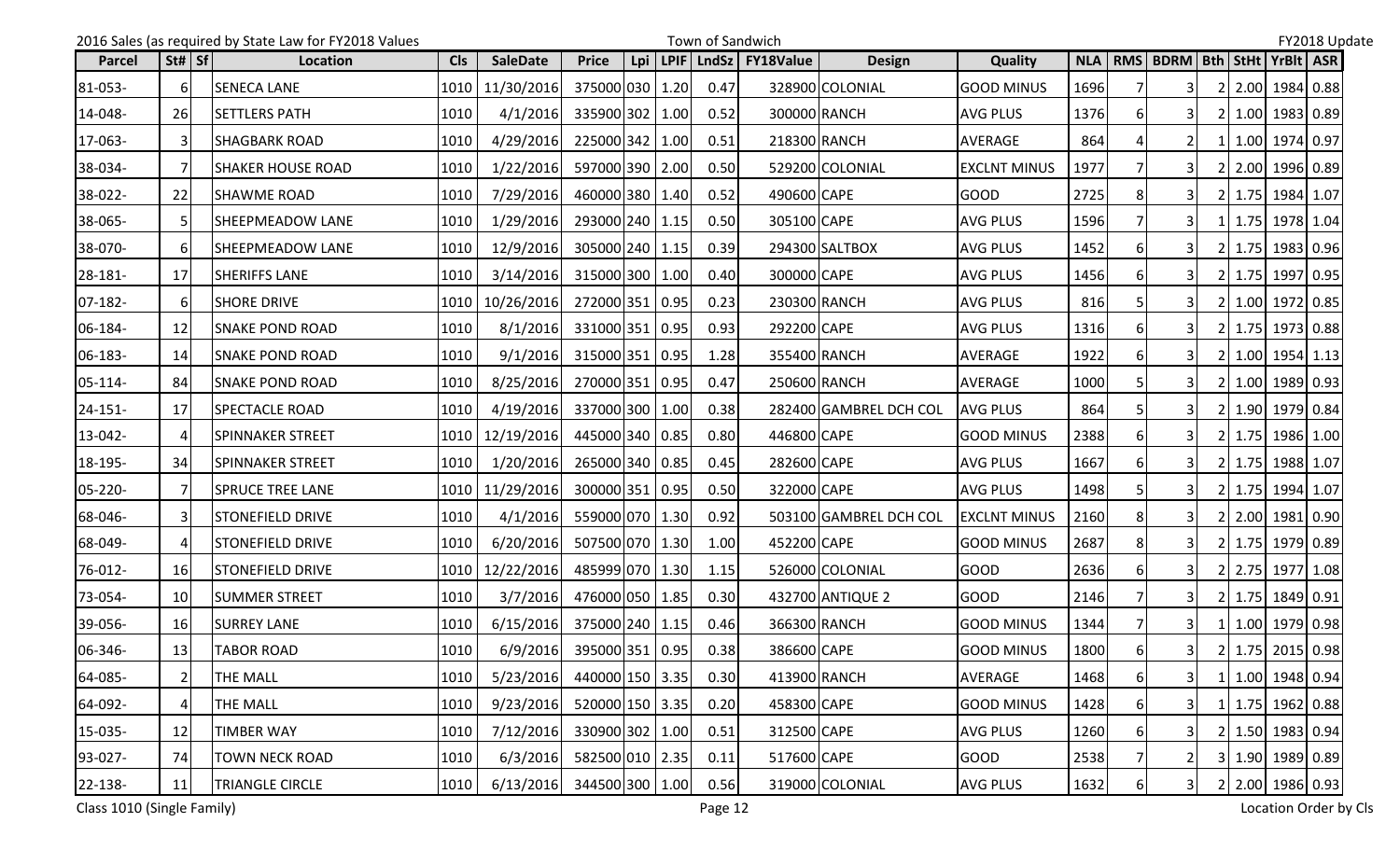|               |                 | 2016 Sales (as required by State Law for FY2018 Values |            |                 |                 |     | Town of Sandwich |            | FY2018 Update    |                  |                   |      |    |                               |  |  |                  |  |
|---------------|-----------------|--------------------------------------------------------|------------|-----------------|-----------------|-----|------------------|------------|------------------|------------------|-------------------|------|----|-------------------------------|--|--|------------------|--|
| <b>Parcel</b> | $St#$ Sf        | Location                                               | <b>Cls</b> | <b>SaleDate</b> | <b>Price</b>    | Lpi |                  | LPIF LndSz | <b>FY18Value</b> | <b>Design</b>    | Quality           |      |    | NLA   RMS   BDRM   Bth   StHt |  |  | YrBlt ASR        |  |
| 23-015-       | 39              | <b>TRIANGLE CIRCLE</b>                                 | 1010       | 10/31/2016      | 273000 300 1.00 |     |                  | 0.55       | 253100 CAPE      |                  | AVERAGE           | 1344 | 61 | 41                            |  |  | 2 1.75 1988 0.93 |  |
| 23-018-       | 45              | TRIANGLE CIRCLE                                        | 1010       | 11/30/2016      | 310000 300      |     | 1.00             | 0.70       | 296300 CAPE      |                  | <b>AVERAGE</b>    | 1344 |    | 3I                            |  |  | 2 1.75 1988 0.96 |  |
| 22-153-       | 63              | TRIANGLE CIRCLE                                        | 1010       | 9/16/2016       | 310000 300 1.00 |     |                  | 0.63       | 300200 CAPE      |                  | <b>AVG PLUS</b>   | 1584 | 6  | 3I                            |  |  | 1 1.50 1985 0.97 |  |
| 89-023-       | <b>60</b>       | <b>TUPPER AVENUE</b>                                   | 1010       | 9/14/2016       | 340000 010 2.35 |     |                  | 0.11       | 315500 CAPE      |                  | AVERAGE           | 1267 |    |                               |  |  | 2 1.75 1990 0.93 |  |
| 86-022-       | 13              | <b>TUPPER ROAD</b>                                     | 1010       | 3/31/2016       | 600000 030 1.20 |     |                  | 1.15       |                  | 565700 OTHER     | <b>GOOD MINUS</b> | 1536 |    | 1I                            |  |  | 1 1.50 2007 0.94 |  |
| 82-046-       | 115             | TUPPER ROAD                                            | 1010       | 12/14/2016      | 330000 999 1.00 |     |                  | 0.33       |                  | 284900 ANTIQUE 1 | <b>GOOD MINUS</b> | 1248 |    | 2 <sub>1</sub>                |  |  | 1 1.50 1830 0.86 |  |
| 20-024-       | 4               | <b>VACATION LANE</b>                                   | 1010       | 10/26/2016      | 330000 302 1.00 |     |                  | 0.34       |                  | 272100 SALTBOX   | <b>AVG PLUS</b>   | 1274 |    | 3I                            |  |  | 1 1.75 1986 0.82 |  |
| 30-149-       | 40              | <b>VILLAGE DRIVE</b>                                   | 1010       | 8/11/2016       | 550000 290 1.00 |     |                  | 1.02       | 598100 CAPE      |                  | <b>GOOD</b>       | 3622 |    |                               |  |  | 4 2.00 1983 1.09 |  |
| $30-147-$     | 46              | <b>VILLAGE DRIVE</b>                                   | 1010       | 5/11/2016       | 550000 290 1.00 |     |                  | 1.17       |                  | 594100 GARRISON  | <b>GOOD</b>       | 2899 |    | 4                             |  |  | 3 2.00 1984 1.08 |  |
| 36-003-       | $\overline{2}$  | <b>VOLUNTEER ROAD</b>                                  | 1010       | 4/15/2016       | 495000 110 1.60 |     |                  | 1.38       | 512100 CAPE      |                  | <b>GOOD MINUS</b> | 2135 |    | 31                            |  |  | 2 1.75 1987 1.03 |  |
| 38-221-       | $\mathbf{3}$    | <b>WAYSIDE LANE</b>                                    | 1010       | 3/18/2016       | 297000 240 1.15 |     |                  | 0.42       | 300600 CAPE      |                  | AVG PLUS          | 1498 |    | 3I                            |  |  | 2 1.75 1981 1.01 |  |
| 23-502-       | 1               | <b>WEE HEATHER WAY</b>                                 | 1010       | 11/17/2016      | 347900 300 1.00 |     |                  | 0.51       | 331800 CAPE      |                  | <b>GOOD MINUS</b> | 1632 |    | 3I                            |  |  | 2 1.75 1969 0.95 |  |
| $05 - 147 -$  | 8               | <b>WEEKS POND DRIVE</b>                                | 1010       | 1/27/2016       | 315000 351 0.95 |     |                  | 0.45       | 331000 CAPE      |                  | <b>GOOD MINUS</b> | 1872 | 6I |                               |  |  | 2 1.75 1985 1.05 |  |
| 05-145-       | 12              | <b>WEEKS POND DRIVE</b>                                | 1010       | 4/29/2016       | 383000 351 0.95 |     |                  | 0.45       |                  | 357300 COLONIAL  | <b>GOOD</b>       | 1632 | 61 | 3 <sup>1</sup>                |  |  | 3 2.00 2000 0.93 |  |
| $05 - 141 -$  | 20              | <b>WEEKS POND DRIVE</b>                                | 1010       | 3/11/2016       | 382000 400 1.25 |     |                  | 0.56       |                  | 379500 COLONIAL  | <b>AVG PLUS</b>   | 2240 | 61 | 31                            |  |  | 2 2.00 2000 0.99 |  |
| 05-154-       | 7               | <b>WELLFIELD ROAD</b>                                  | 1010       | 9/19/2016       | 375000 351 0.95 |     |                  | 0.45       |                  | 377700 COLONIAL  | <b>GOOD MINUS</b> | 2314 |    |                               |  |  | 2 2.00 1985 1.01 |  |
| 05-174-       | 10 <sup>1</sup> | <b>WELLFIELD ROAD</b>                                  | 1010       | 6/17/2016       | 359500 351 0.95 |     |                  | 0.49       | 335700 CAPE      |                  | <b>AVG PLUS</b>   | 1827 |    |                               |  |  | 3 1.75 1985 0.93 |  |
| 05-226-       | $\mathbf{1}$    | <b>WEST CROSSFIELD ROAD</b>                            | 1010       | 2/1/2016        | 343000 351 0.95 |     |                  | 0.46       |                  | 320000 COLONIAL  | <b>AVG PLUS</b>   | 1872 |    | 3I                            |  |  | 2 2.50 1985 0.93 |  |
| 05-234-       | 6               | <b>WEST CROSSFIELD ROAD</b>                            | 1010       | 6/29/2016       | 385600 351 0.95 |     |                  | 0.49       | 371700 CAPE      |                  | <b>AVG PLUS</b>   | 1886 |    | 3I                            |  |  | 2 1.75 1978 0.96 |  |
| 05-233-       | 8               | <b>WEST CROSSFIELD ROAD</b>                            | 1010       | 6/30/2016       | 335000 351 0.95 |     |                  | 0.48       |                  | 309900 COLONIAL  | <b>AVG PLUS</b>   | 2088 | 8  | 41                            |  |  | 2 2.00 1974 0.93 |  |
| 31-015-       | 2               | <b>WEST MEETINGHOUSE ROAD</b>                          | 1010       | 11/30/2016      | 320000 290 1.00 |     |                  | 0.55       |                  | 332100 SALTBOX   | <b>GOOD</b>       | 1882 |    |                               |  |  | 2 2.00 1979 1.04 |  |
| 31-014-       | $\Delta$        | <b>WEST MEETINGHOUSE ROAD</b>                          |            | 1010 6/20/2016  | 545000 290 1.00 |     |                  | 0.53       | 483300 CAPE      |                  | <b>GOOD PLUS</b>  | 2366 |    | 3                             |  |  | 2 1.75 2003 0.89 |  |
| 47-014-       | 15              | <b>WEST ROAD</b>                                       | 1010       | 4/15/2016       | 289000 260 1.15 |     |                  | 0.11       |                  | 292500 GARRISON  | <b>AVG PLUS</b>   | 1400 |    | $\overline{2}$                |  |  | 2 2.00 2008 1.01 |  |
| 38-144-       | 7               | <b>WESTWIND CIRCLE</b>                                 | 1010       | 1/15/2016       | 366500 240 1.15 |     |                  | 0.48       | 361600 CAPE      |                  | <b>AVG PLUS</b>   | 1668 |    | 31                            |  |  | 2 1.75 1993 0.99 |  |
| 38-142-       | 11              | <b>WESTWIND CIRCLE</b>                                 | 1010       | 5/9/2016        | 305000 240 1.15 |     |                  | 0.67       | 309100 CAPE      |                  | AVG PLUS          | 1536 | 6  | 31                            |  |  | 2 1.75 1992 1.01 |  |
| 08-110-       | 20              | <b>WIDOW COOMBS WALK</b>                               | 1010       | 11/16/2016      | 327500 350 1.00 |     |                  | 0.48       |                  | 293900 RANCH     | <b>AVG PLUS</b>   | 1236 |    |                               |  |  | 2 1.00 1988 0.90 |  |
| 23-183-       | $\overline{4}$  | <b>WINDSOR ROAD</b>                                    | 1010       | 5/5/2016        | 356000 300 1.00 |     |                  | 0.47       |                  | 329000 COLONIAL  | <b>AVG PLUS</b>   | 1764 |    | 41                            |  |  | 2 2.00 1979 0.92 |  |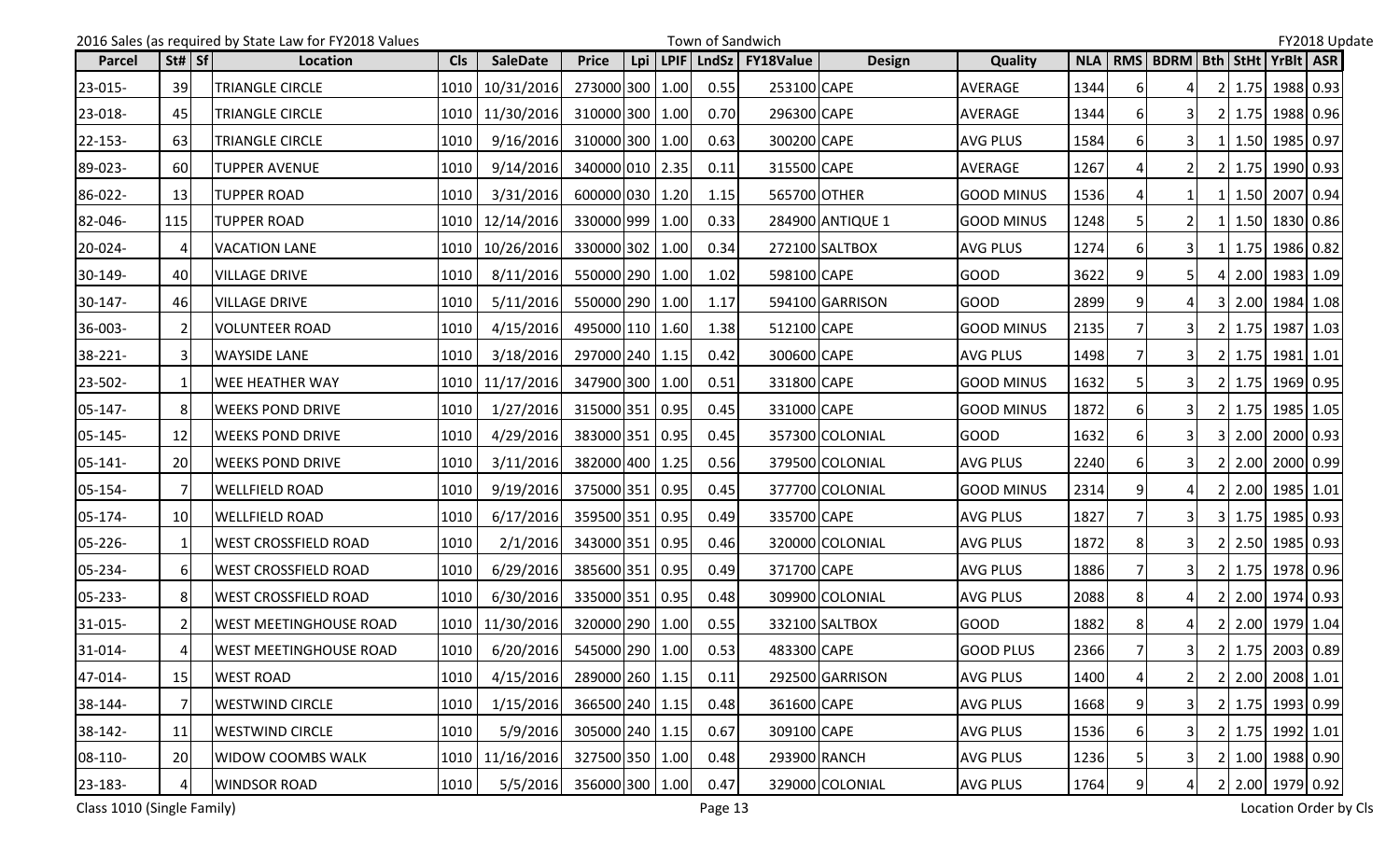|               |                | 2016 Sales (as required by State Law for FY2018 Values |            |                   | FY2018 Update   |            |      |              |                  |                     |                     |            |    |                                       |    |             |                  |  |  |
|---------------|----------------|--------------------------------------------------------|------------|-------------------|-----------------|------------|------|--------------|------------------|---------------------|---------------------|------------|----|---------------------------------------|----|-------------|------------------|--|--|
| <b>Parcel</b> | St#   Sf       | Location                                               | <b>Cls</b> | <b>SaleDate</b>   | <b>Price</b>    | <b>Lpi</b> | LPIF | <b>LndSz</b> | <b>FY18Value</b> | <b>Design</b>       | Quality             | <b>NLA</b> |    | RMS   BDRM   Bth   StHt   YrBIt   ASR |    |             |                  |  |  |
| $23 - 165 -$  | 18             | <b>WINDSOR ROAD</b>                                    | 1010       | 5/24/2016         | 283500 300 1.00 |            |      | 0.62         | 272600 CAPE      |                     | <b>AVERAGE</b>      | 1454       |    |                                       |    |             | 1 1.75 1991 0.96 |  |  |
| 28-014-       | 63             | <b>IWINDSOR ROAD</b>                                   | 1010       | 5/2/2016          | 270000 300 1.00 |            |      | 0.47         |                  | 255700 RANCH        | <b>AVG PLUS</b>     | 1264       |    | $\overline{2}$                        |    |             | 2 1.00 1973 0.95 |  |  |
| 09-238-       |                | WINDY PINE LANE                                        |            | 1010 11/18/2016   | 600000 161 1.60 |            |      | 0.44         |                  | 658100 CONTEMPORARY | <b>EXCELLENT</b>    | 3331       |    |                                       |    | 3 1.75      | $2001$ 1.10      |  |  |
| 55-150-       | 10             | IWING BOULEVARD EAST                                   | 1010       | 3/30/2016         | 560000 150 3.35 |            |      | 1.10         |                  | 544200 COLONIAL     | <b>AVG PLUS</b>     | 2544       | 11 |                                       |    |             | 2 2.00 1953 0.97 |  |  |
| 55-111-       | 21             | IWING BOULEVARD EAST                                   | 1010       | 9/30/2016         | 425000 150 3.35 |            |      | 0.30         | 463100 CAPE      |                     | <b>AVG PLUS</b>     | 1562       |    |                                       |    | $2$   1.75  | $1986$ 1.09      |  |  |
| 30-100-006    |                | <b>WINNIES WAY</b>                                     | 1010       | 8/11/2016         | 650000 290 1.00 |            |      | 1.47         |                  | 654400 COLONIAL     | <b>GOOD PLUS</b>    | 3060       |    |                                       |    | $3 \, 2.00$ | 2001 1.01        |  |  |
| 14-196-       | 5              | <b>WINTERGREEN LANE</b>                                | 1010       | 6/7/2016          | 680000 161 1.60 |            |      | 0.48         |                  | 665000 CONTEMPORARY | <b>EXCLNT MINUS</b> | 4119       |    |                                       | 3I | 2.00        | 2001 0.98        |  |  |
| $31 - 105 -$  | 3              | <b>WOLF HILL</b>                                       | 1010       | 9/23/2016         | 400000 290 1.00 |            |      | 0.52         |                  | 364500 RANCH        | <b>GOOD MINUS</b>   | 1176       |    |                                       |    |             | 2 1.00 1980 0.91 |  |  |
| 31-107-       | 7              | <b>WOLF HILL</b>                                       | 1010       | 7/14/2016         | 540000 290 1.00 |            |      | 0.99         |                  | 534800 COLONIAL     | <b>IGOOD</b>        | 2914       | 10 |                                       |    |             | 3 2.00 1986 0.99 |  |  |
| 88-062-       | $\overline{2}$ | IWOOD AVENUE                                           | 1010       | 8/2/2016          | 335175 010 2.35 |            |      | 0.24         |                  | 330000 RANCH        | <b>AVG PLUS</b>     | 864        |    |                                       |    |             | 1.00 1951 0.98   |  |  |
| 88-213-       | 52             | IWOOD AVENUE                                           | 1010       | 5/27/2016         | 295000 010 2.35 |            |      | 0.11         | 286900 CAPE      |                     | AVERAGE             | 1218       |    |                                       |    |             | 1.75 1984 0.97   |  |  |
| 88-212-       | 54             | IWOOD AVENUE                                           | 1010       | 7/15/2016         | 395000 010 2.35 |            |      | 0.11         | 358000 CAPE      |                     | <b>GOOD MINUS</b>   | 1675       |    |                                       | 2I |             | 1.75 1984 0.91   |  |  |
| 89-073-       | 85             | <b>WOOD AVENUE</b>                                     | 1010       | 6/27/2016         | 670000 010 2.35 |            |      | 0.27         |                  | 636100 COLONIAL     | <b>EXCELLENT</b>    | 2304       | 10 |                                       |    |             | 4 2.50 1964 0.95 |  |  |
| 89-102-       | 97             | <b>WOOD AVENUE</b>                                     | 1010       | 3/30/2016         | 556500 010 2.35 |            |      | 0.24         | 505900 CAPE      |                     | <b>GOOD</b>         | 1950       |    |                                       | 2I |             | 1.75 1945 0.91   |  |  |
| 17-050-       | 5              | <b>WOODVUE ROAD</b>                                    |            | 1010 10/21/2016   | 294000 342 1.00 |            |      | 0.45         |                  | 274500 RAISED RANCH | AVERAGE             | 1736       |    |                                       |    |             | 1.00 1974 0.93   |  |  |
| 17-098-       | 8              | <b>WOODVUE ROAD</b>                                    |            | 1010   10/28/2016 | 237000 342 1.00 |            |      | 0.45         |                  | 236000 RANCH        | <b>AVERAGE</b>      | 952        |    |                                       | 2I |             | 1.00 1982 1.00   |  |  |
| 23-140-       |                | <b>YARMOUTH ROAD</b>                                   | 1010       | 6/10/2016         | 312000 300 1.00 |            |      | 0.48         |                  | 286800 OTHER        | <b>AVG PLUS</b>     | 1514       |    | $\mathbf{4}$                          |    |             | 1 2.00 1979 0.92 |  |  |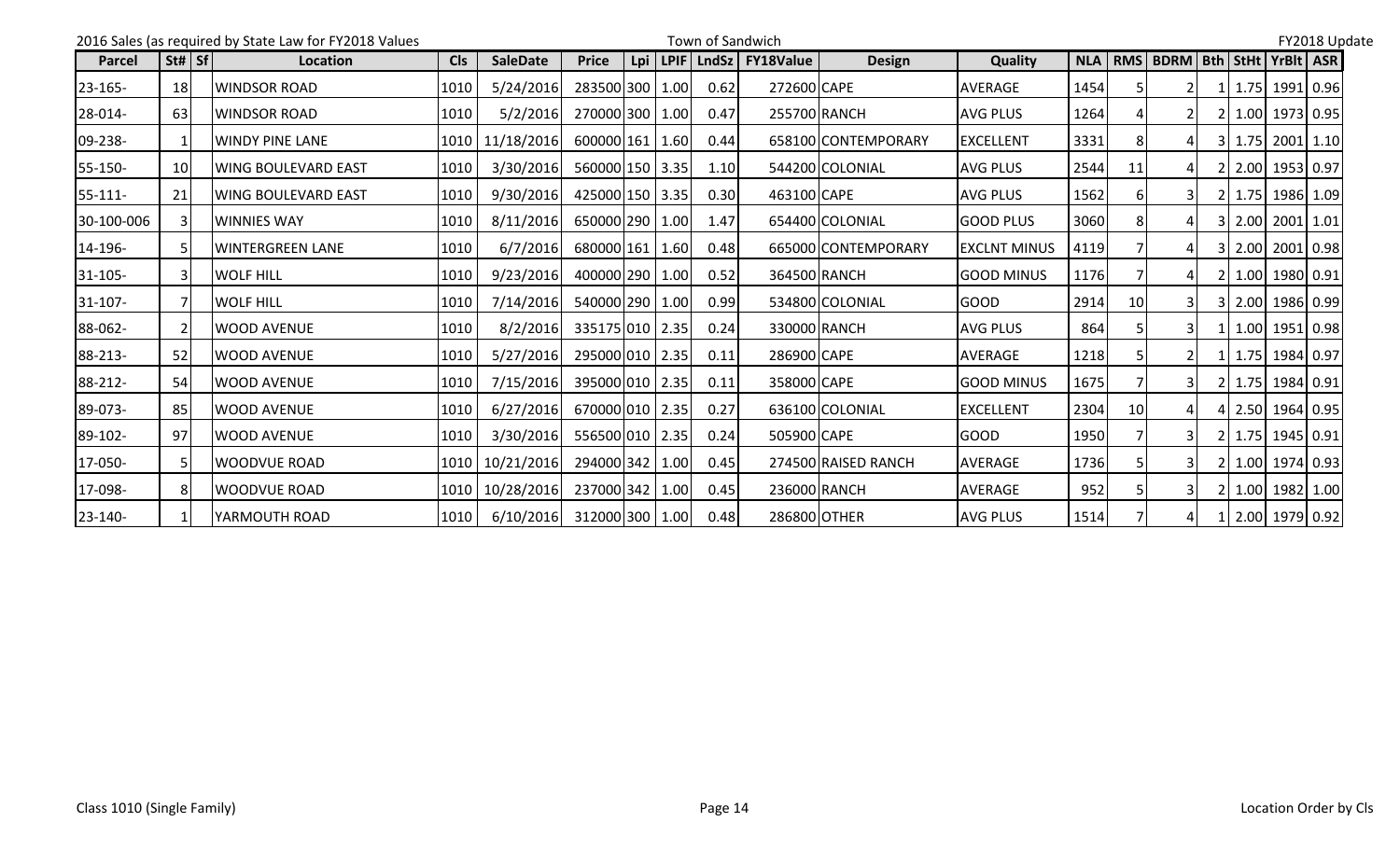|                    |                                | 2016 Sales (as required by State Law for FY2018 Values | Town of Sandwich |                            |                 |     |  |      |                          |                        |                   |      |              | FY2018 Update                 |  |  |                  |  |  |  |  |  |
|--------------------|--------------------------------|--------------------------------------------------------|------------------|----------------------------|-----------------|-----|--|------|--------------------------|------------------------|-------------------|------|--------------|-------------------------------|--|--|------------------|--|--|--|--|--|
| Parcel             | $\vert$ St# $\vert$ Sf $\vert$ | Location                                               | <b>Cls</b>       | <b>SaleDate</b>            | <b>Price</b>    | Lpi |  |      | LPIF   LndSz   FY18Value | <b>Design</b>          | Quality           |      |              | NLA   RMS   BDRM   Bth   StHt |  |  | YrBlt ASR        |  |  |  |  |  |
| 43-009-005         | 5                              | <b>APPLE MEW</b>                                       | 1020             | 5/26/2016                  | 245000 270 1.00 |     |  | 0.00 |                          | 228200 TWNHSE CONDO    | <b>AVERAGE</b>    | 1280 |              | $\overline{2}$                |  |  | 1.75 1986 0.93   |  |  |  |  |  |
| 34-050-0A3         | 36                             | <b>ATKINS ROAD UNIT A3</b>                             | 1020             | 7/25/2016                  | 187000 160 1.00 |     |  | 0.00 |                          | 191500 TWNHSE CONDO    | AVERAGE           | 1440 |              |                               |  |  | 1 2.50 1986 1.02 |  |  |  |  |  |
| 34-050-0D5         | 36                             | ATKINS ROAD UNIT D5                                    | 1020             | 9/16/2016                  | 170000 160 1.00 |     |  | 0.00 |                          | 174200 TWNHSE CONDO    | <b>AVERAGE</b>    | 1152 |              | <b>21</b>                     |  |  | 1 2.00 1986 1.02 |  |  |  |  |  |
| 34-050-0E6         | 36                             | <b>ATKINS ROAD UNIT E6</b>                             | 1020             | 6/29/2016                  | 195500 160 1.00 |     |  | 0.00 |                          | 178800 TWNHSE CONDO    | AVERAGE           | 1188 |              | 3I                            |  |  | 2.00 1986 0.91   |  |  |  |  |  |
| 34-050-0F1         | 36                             | <b>ATKINS ROAD UNIT F1</b>                             | 1020             | 12/9/2016                  | 169000 160 1.00 |     |  | 0.00 |                          | 157700 TWNHSE CONDO    | AVERAGE           | 956  |              |                               |  |  | 1 1.50 1986 0.93 |  |  |  |  |  |
| 11-254-014         | 14                             | <b>BRIGHTSIDE LANE</b>                                 | 1020             | 9/30/2016                  | 180000 700 1.00 |     |  | 0.00 |                          | 175400 TWNHSE CONDO    | AVERAGE           | 952  |              |                               |  |  | 2 2.00 2011 0.97 |  |  |  |  |  |
| 11-254-040         | 40                             | <b>BRIGHTSIDE LANE</b>                                 | 1020             | 2/25/2016                  | 199900 700 1.00 |     |  | 0.00 |                          | 177300 TWNHSE CONDO    | <b>AVERAGE</b>    | 952  |              |                               |  |  | 1 2.00 2015 0.89 |  |  |  |  |  |
| 11-254-041         | 41                             | <b>BRIGHTSIDE LANE</b>                                 | 1020             | 2/3/2016                   | 184663 700 1.00 |     |  | 0.00 |                          | 177900 TWNHSE CONDO    | AVERAGE           | 952  |              |                               |  |  | 1 2.00 2015 0.96 |  |  |  |  |  |
| 11-254-042         | 42                             | <b>BRIGHTSIDE LANE</b>                                 | 1020             | 2/10/2016                  | 195900 700 1.00 |     |  | 0.00 |                          | 205800 GARDEN CONDO    | AVERAGE           | 952  |              | 21                            |  |  | 1 2.00 2015 1.05 |  |  |  |  |  |
| 08-007-83B         | 83 B                           | <b>COTUIT ROAD</b>                                     | 1020             | 10/26/2016                 | 318000 730 1.00 |     |  | 0.00 |                          | 319300 CONDO (HSE STL) | <b>GOOD MINUS</b> | 997  |              | 31                            |  |  | 1 1.50 1900 1.00 |  |  |  |  |  |
| 58-019-2U1         | 16                             | <b>GULLY LANE</b>                                      |                  | 1020   12/19/2016          | 485000 750 1.00 |     |  | 0.00 |                          | 469700 CONDO (HSE STL) | <b>GOOD MINUS</b> | 2232 |              |                               |  |  | 3 2.00 1998 0.97 |  |  |  |  |  |
| 37-003-013         | 13                             | <b>HIGHVIEW DRIVE</b>                                  | 1020             | 3/14/2016                  | 143000 010 1.00 |     |  | 0.00 |                          | 141000 GARDEN CONDO    | <b>AVERAGE</b>    | 782  |              |                               |  |  | 1 1.00 1973 0.99 |  |  |  |  |  |
| 37-003-019         | 19                             | <b>HIGHVIEW DRIVE</b>                                  | 1020             | 6/27/2016                  | 230000 010 1.00 |     |  | 0.00 |                          | 213900 GARDEN CONDO    | AVERAGE           | 1401 |              |                               |  |  | 2 1.00 1973 0.93 |  |  |  |  |  |
| 37-003-033         | 33                             | <b>HIGHVIEW DRIVE</b>                                  | 1020             | 4/15/2016                  | 225000 010 1.00 |     |  | 0.00 |                          | 208500 GARDEN CONDO    | <b>AVERAGE</b>    | 1354 |              | 2I                            |  |  | 2 1.00 1981 0.93 |  |  |  |  |  |
| 37-003-037         | 37                             | <b>HIGHVIEW DRIVE</b>                                  | 1020             | 3/29/2016                  | 183000 010 1.00 |     |  | 0.00 |                          | 172700 GARDEN CONDO    | <b>AVERAGE</b>    | 1220 |              |                               |  |  | 2 1.00 1981 0.94 |  |  |  |  |  |
| 37-003-045         | 45                             | <b>HIGHVIEW DRIVE</b>                                  | 1020             | 8/30/2016                  | 150000 010 1.00 |     |  | 0.00 |                          | 143200 GARDEN CONDO    | AVERAGE           | 738  |              |                               |  |  | 1 1.00 1981 0.95 |  |  |  |  |  |
| 37-003-077         | 77                             | <b>HIGHVIEW DRIVE</b>                                  | 1020             | 3/21/2016                  | 216000 010 1.00 |     |  | 0.00 |                          | 208500 GARDEN CONDO    | AVERAGE           | 1354 |              | <b>21</b>                     |  |  | 2 1.00 1982 0.97 |  |  |  |  |  |
| 37-003-082         | 82                             | <b>HIGHVIEW DRIVE</b>                                  | 1020             | 9/2/2016                   | 185000 010 1.00 |     |  | 0.00 |                          | 167400 GARDEN CONDO    | AVERAGE           | 738  |              | $\vert$ 1                     |  |  | 1 1.00 1982 0.90 |  |  |  |  |  |
| 37-005-008         | 8                              | <b>HILLTOP DRIVE</b>                                   | 1020             | 6/22/2016                  | 180000 020 1.00 |     |  | 0.00 |                          | 174400 GARDEN CONDO    | <b>AVERAGE</b>    | 930  |              | $\overline{2}$                |  |  | 2 1.00 1984 0.97 |  |  |  |  |  |
| 37-005-021         | 21                             | <b>HILLTOP DRIVE</b>                                   | 1020             | 8/16/2016                  | 224900 020 1.00 |     |  | 0.00 |                          | 204800 GARDEN CONDO    | AVERAGE           | 1324 |              |                               |  |  | 2 1.00 1984 0.91 |  |  |  |  |  |
| 70-111-010         | 131                            | <b>NORTH SHORE BOULEVARD</b>                           | 1020             | 8/29/2016                  | 650000 420 1.00 |     |  | 0.00 |                          | 671300 COTTAGE CONDO   | GOOD MINUS        | 1102 |              | <b>21</b>                     |  |  | 1 2.00 2016 1.03 |  |  |  |  |  |
| 70-114-07A 143     |                                | NORTH SHORE BOULEVARD                                  | 1020             | $9/2/2016$ 320000 460 1.00 |                 |     |  | 0.00 |                          | 302500 COTTAGE CONDO   | AVERAGE           | 912  | $\mathbf{R}$ | $1\vert$                      |  |  | 1 1.90 1972 0.95 |  |  |  |  |  |
| 71-012-0A3   181 C |                                | NORTH SHORE BOULEVARD                                  | 1020             | 7/29/2016                  | 375000 380 1.00 |     |  | 0.00 |                          | 350400 COTTAGE CONDO   | AVERAGE           | 808  |              | $\overline{\mathbf{3}}$       |  |  | 1 2.00 1975 0.93 |  |  |  |  |  |
|                    |                                | 71-020-00K   195 K   NORTH SHORE BOULEVARD             | 1020             | 7/18/2016                  | 215000 090 1.00 |     |  | 0.00 |                          | 217500 COTTAGE CONDO   | AVERAGE           | 400  |              |                               |  |  | 1 1.00 1970 1.01 |  |  |  |  |  |
| 40-094-015 376     |                                | <b>ROUTE 6A</b>                                        | 1020             | 7/15/2016                  | 107000 640 1.00 |     |  | 0.00 |                          | 121700 COTTAGE CONDO   | AVERAGE           | 384  |              | 1                             |  |  | 1 1.00 1952 1.14 |  |  |  |  |  |
| 53-019-011         | 507                            | <b>ROUTE 6A</b>                                        | 1020             | 4/19/2016                  | 236000 410 1.00 |     |  | 0.00 |                          | 234100 COTTAGE CONDO   | AVERAGE           | 627  | 6            |                               |  |  | 1 1.00 1940 0.99 |  |  |  |  |  |
| 13-097-G43         |                                | 43 G SOUTHPOINT DRIVE                                  | 1020             | 7/26/2016                  | 240000 360 1.00 |     |  | 0.00 |                          | 239800 TWNHSE CONDO    | AVERAGE           | 1368 |              | $\overline{2}$                |  |  | 2 1.75 1986 1.00 |  |  |  |  |  |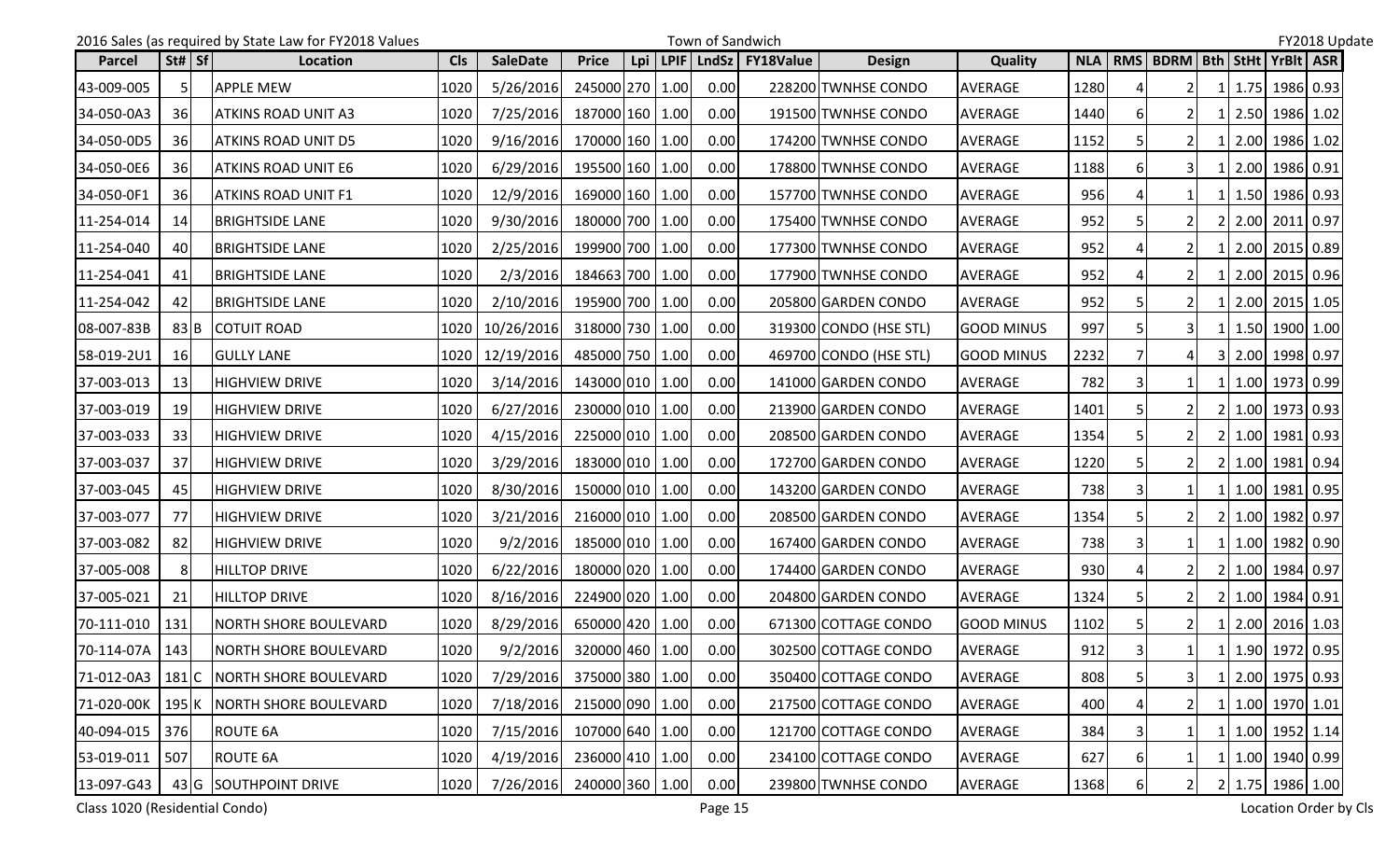|         |          | 2016 Sales (as required by State Law for FY2018 Values |            |                            |                 |  | FY2018 Update |                          |                        |                   |      |    |                                             |  |                  |  |  |
|---------|----------|--------------------------------------------------------|------------|----------------------------|-----------------|--|---------------|--------------------------|------------------------|-------------------|------|----|---------------------------------------------|--|------------------|--|--|
| Parcel  | St#   Sf | Location                                               | <b>Cls</b> | <b>SaleDate</b>            | <b>Price</b>    |  |               | Lpi LPIF LndSz FY18Value | <b>Design</b>          | Quality           |      |    | NLA   RMS   BDRM   Bth   StHt   YrBIt   ASR |  |                  |  |  |
| 70-098- | 105      | <b>NORTH SHORE BOULEVARD</b>                           | 1040       | 5/31/2016 1030300 020 6.70 |                 |  | 0.28          |                          | 891300 2 FAMILY        | <b>GOOD</b>       | 2070 |    |                                             |  | 2 2.00 1949 0.87 |  |  |
| 73-045- |          | <b>PLEASANT STREET</b>                                 | 1040       | 1/29/2016                  | 525000 050 1.85 |  | 0.18          |                          | 520200 2 FAMILY        | <b>GOOD PLUS</b>  | 3334 | 14 | ы                                           |  | 4 2.50 1850 0.99 |  |  |
| 11-065- | 75       | ROUTE 130                                              | 1090       | 5/31/2016                  | 199000 343 0.75 |  | 0.75          | 202900 RANCH             |                        | <b>AVERAGE</b>    | 630  |    |                                             |  | 1 1.00 1926 1.02 |  |  |
| 22-178- | 284      | <b>COTUIT ROAD</b>                                     | 1400       | 6/30/2016                  | 600000 341 0.85 |  | 0.92          |                          | 585900 GAMBREL DCH COL | <b>GOOD MINUS</b> | 4925 |    |                                             |  | 1.90 1985 0.98   |  |  |
| 22-177- | 288      | <b>COTUIT ROAD</b>                                     | 1400       | 8/30/2016                  | 540000 341 0.85 |  | 0.92          | 509100 CAPE              |                        | <b>GOOD</b>       | 2165 | 11 |                                             |  | 1.75 2003 0.94   |  |  |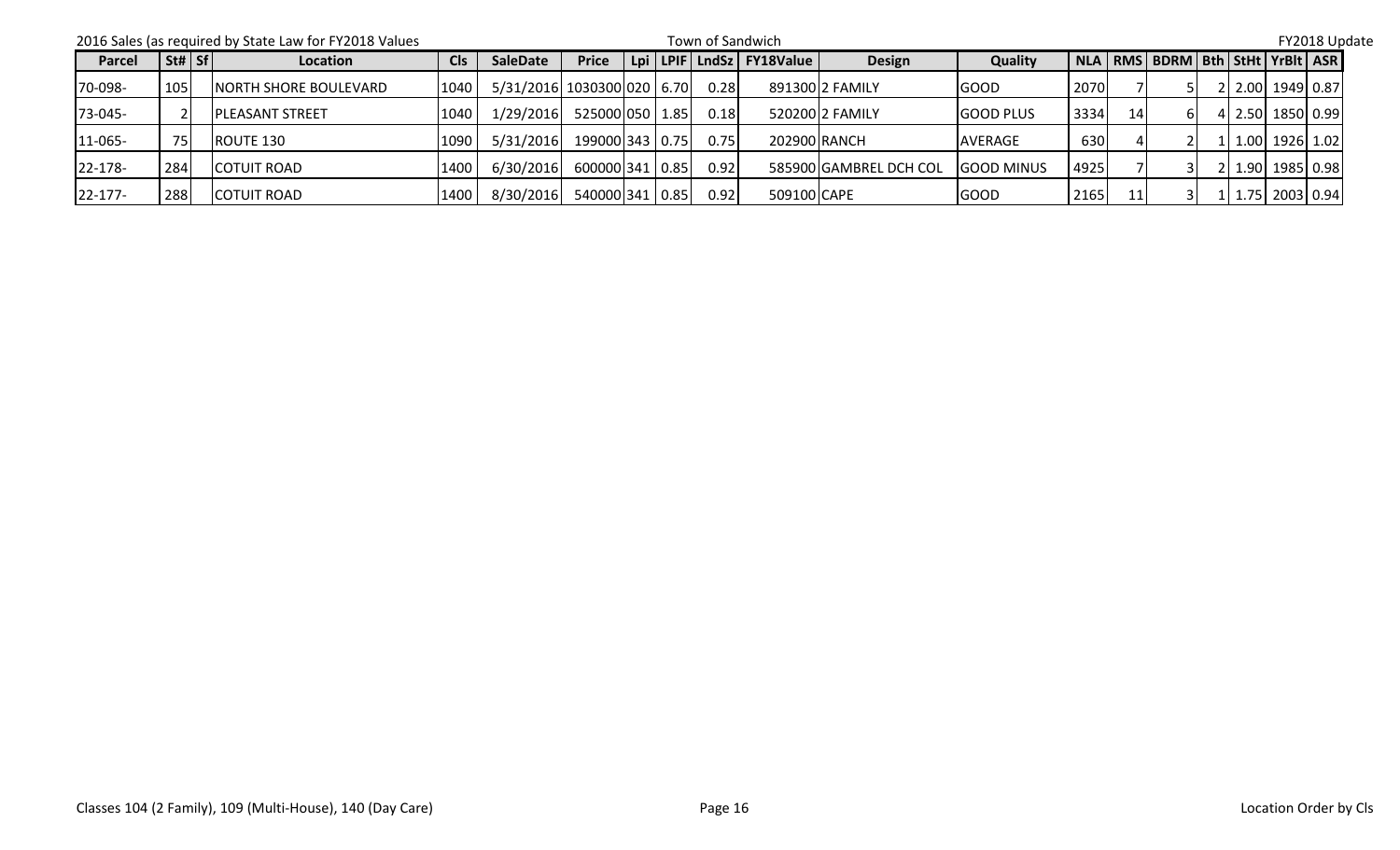|         |                 | 2016 Sales (as required by State Law for FY2018 Values |                 | FY2018 Update   |                 |  |      |                          |               |         |  |  |                                             |  |  |  |      |  |
|---------|-----------------|--------------------------------------------------------|-----------------|-----------------|-----------------|--|------|--------------------------|---------------|---------|--|--|---------------------------------------------|--|--|--|------|--|
| Parcel  | St#   Sf        | Location                                               | C <sub>ls</sub> | <b>SaleDate</b> | <b>Price</b>    |  |      | Lpi LPIF LndSz FY18Value | <b>Design</b> | Quality |  |  | NLA   RMS   BDRM   Bth   StHt   YrBIt   ASR |  |  |  |      |  |
| 69-033- | 10 <sup>1</sup> | <b>FOSTER ROAD</b>                                     | 1300            | 3/28/2016       | 174500 070 1.30 |  | 2.75 | 207200                   |               |         |  |  |                                             |  |  |  | 1.19 |  |
| 74-084- | 42              | <b>PARSONAGE WAY</b>                                   |                 | 1300 11/30/2016 | 375000 120 2.00 |  | 0.92 | 312800                   |               |         |  |  |                                             |  |  |  | 0.83 |  |
| 12-025- | 24              | <b>TEABERRY LANE</b>                                   | 1300            | 9/30/2016       | 75000 400 1.25  |  | 0.49 | 79800                    |               |         |  |  |                                             |  |  |  | 1.06 |  |
| 89-033- | 57              | <b>TUPPER AVENUE</b>                                   |                 | 1300 11/30/2016 | 155000 010 2.35 |  | 0.11 | 165200                   |               |         |  |  |                                             |  |  |  | 1.07 |  |
| 55-033- | 33              | <b>WING BOULEVARD WEST</b>                             | 1300            | 4/1/2016        | 250000 150 3.35 |  | 0.14 | 256800                   |               |         |  |  |                                             |  |  |  | 1.03 |  |
| 88-288- | 4               | <b>TOWN NECK ROAD</b>                                  | 1320            | 6/1/2016        | 37500 010 2.35  |  | 0.52 | 38800                    |               |         |  |  |                                             |  |  |  | 1.03 |  |